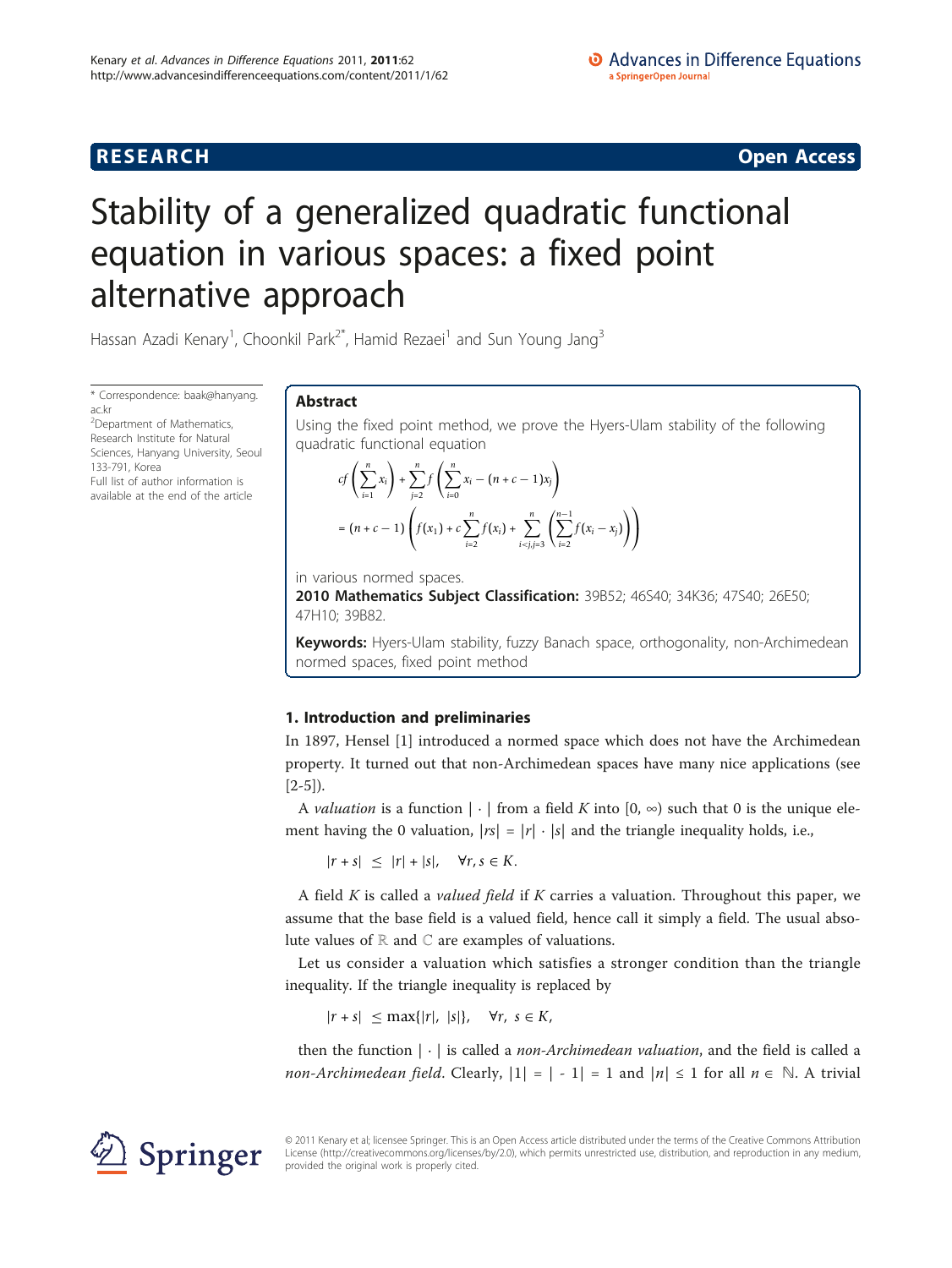example of a non-Archimedean valuation is the function  $|\cdot|$  taking everything except for 0 into 1 and  $|0| = 0$ .

**Definition 1.1.** Let X be a vector space over a field K with a non-Archimedean valuation  $|\cdot|$ . A function  $||\cdot||: X \to [0, \infty)$  is said to be a non-Archimedean norm if it satisfies the following conditions:

(i)  $||x|| = 0$  if and only if  $x = 0$ ; (ii)  $||rx|| = |r| ||x||$   $(r \in K, x \in X);$ (iii) the strong triangle inequality

 $\|x + y\| \leq \max\{\|x\|, \|y\|\}, \forall x, y \in X$ 

holds. Then  $(X, || \cdot ||)$  is called a non-Archimedean normed space.

**Definition 1.2.** (i) Let  $\{x_n\}$  be a sequence in a non-Archimedean normed space X. Then the sequence  ${x_n}$  is called Cauchy if for a given  $\varepsilon > 0$  there is a positive integer N such that

 $\| x_n - x_m \| \leq \varepsilon$ 

for all *n*,  $m \geq N$ .

(ii) Let  $\{x_n\}$  be a sequence in a non-Archimedean normed space X. Then the sequence  ${x_n}$  is called convergent if for a given  $\varepsilon > 0$  there are a positive integer N and an  $x \in X$ such that

 $\|x_n - x\| < \varepsilon$ 

for all  $n \ge N$ . Then we call  $x \in X$  a limit of the sequence  $\{x_n\}$ , and denote by  $\lim_{n\to\infty}$  $x_n = x$ .

(iii) If every Cauchy sequence in X converges, then the non-Archimedean normed space X is called a non-Archimedean Banach space.

Assume that X is a real inner product space and  $f: X \to \mathbb{R}$  is a solution of the orthogonal Cauchy functional equation  $f(x + y) = f(x) + f(y)$ ,  $\langle x, y \rangle = 0$ . By the Pythagorean theorem,  $f(x) = ||x||^2$  is a solution of the conditional equation. Of course, this function does not satisfy the additivity equation everywhere. Thus, orthogonal Cauchy equation is not equivalent to the classic Cauchy equation on the whole inner product space.

Pinsker [\[6](#page-15-0)] characterized orthogonally additive functionals on an inner product space when the orthogonality is the ordinary one in such spaces. Sundaresan [[7\]](#page-15-0) generalized this result to arbitrary Banach spaces equipped with the Birkhoff-James orthogonality. The orthogonal Cauchy functional equation

$$
f(x + \gamma) = f(x) + f(\gamma), \quad x \perp \gamma,
$$

in which  $\perp$  is an abstract orthogonality relation was first investigated by Gudder and Strawther [\[8](#page-15-0)]. They defined  $\perp$  by a system consisting of five axioms and described the general semi-continuous real-valued solution of conditional Cauchy functional equation. In 1985, Rätz [[9\]](#page-15-0) introduced a new definition of orthogonality by using more restrictive axioms than of Gudder and Strawther. Moreover, he investigated the structure of orthogonally additive mappings. Rätz and Szabó [[10](#page-15-0)] investigated the problem in a rather more general framework.

Let us recall the orthogonality in the sense of Rätz; cf. [\[9](#page-15-0)].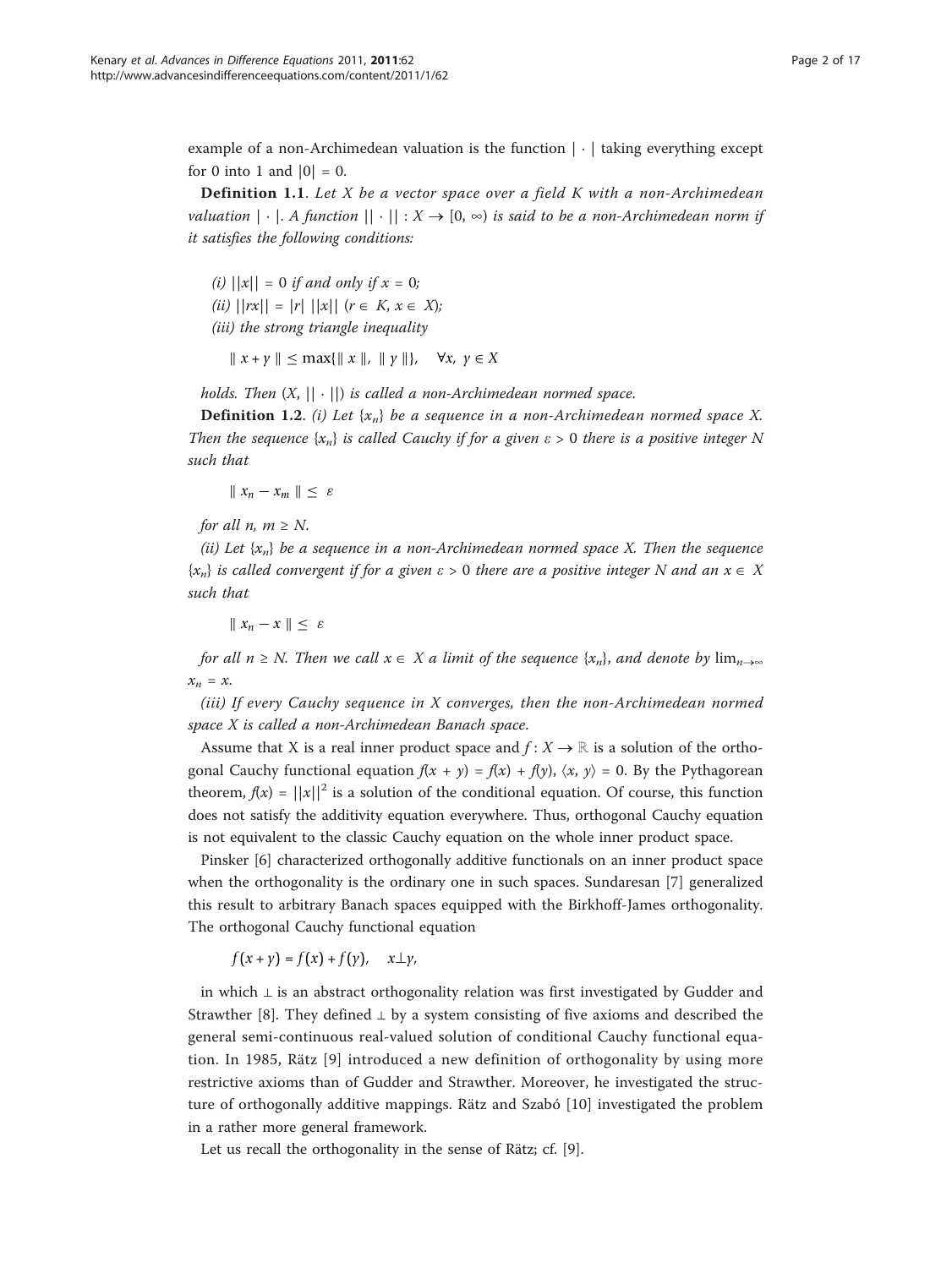Suppose X is a real vector space with dim  $X \geq 2$  and  $\perp$  is a binary relation on X with the following properties:

(O<sub>1</sub>) totality of  $\bot$  for zero:  $x \bot 0$ ,  $0 \bot x$  for all  $x \in X$ ;

(O<sub>2</sub>) independence: if x,  $y \in X - \{0\}$ ,  $x \perp y$ , then x, y are linearly independent;

 $(O_3)$  homogeneity: if  $x, y \in X$ ,  $x \perp y$ , then  $\alpha x \perp \beta y$  for all  $\alpha, \beta \in \mathbb{R}$ ;

(O<sub>4</sub>) the Thalesian property: if P is a 2-dimensional subspace of X,  $x \in P$  and  $\lambda \in \mathbb{R}_+$ , which is the set of non-negative real numbers, then there exists  $y_0 \in P$  such that  $x \perp y_0$ and  $x + y_0 \perp \lambda x - y_0$ .

The pair  $(X, \perp)$  is called an orthogonality space. By an orthogonality normed space we mean an orthogonality space having a normed structure.

Some interesting examples are

(i) The trivial orthogonality on a vector space X defined by  $(O_1)$ , and for non-zero elements  $x, y \in X$ ,  $x \perp y$  if and only if x, y are linearly independent.

(ii) The ordinary orthogonality on an inner product space  $(X, \langle , , \rangle)$  given by  $x \perp y$  if and only if  $\langle x, y \rangle = 0$ .

(iii) The Birkhoff-James orthogonality on a normed space  $(X, ||.||)$  defined by  $x \perp y$  if and only if  $||x + \lambda y|| \ge ||x||$  for all  $\lambda \in \mathbb{R}$ .

The relation  $\bot$  is called symmetric if  $x \bot y$  implies that  $y \bot x$  for all  $x, y \in X$ . Clearly, examples (i) and (ii) are symmetric but example (iii) is not. It is remarkable to note, however, that a real normed space of dimension greater than 2 is an inner product space if and only if the Birkhoff-James orthogonality is symmetric. There are several orthogonality notions on a real normed space such as Birkhoff-James, Boussouis, Singer, Carlsson, unitary-Boussouis, Roberts, Phythagorean, isosceles and Diminnie (see [[11-17\]](#page-15-0)).

The stability problem of functional equations originated from the following question of Ulam [[18](#page-15-0)]: Under what condition does there exist an additive mapping near an approximately additive mapping? In 1941, Hyers [[19\]](#page-15-0) gave a partial affirmative answer to the question of Ulam in the context of Banach spaces. In 1978, Rassias [[20](#page-15-0)] extended the theorem of Hyers by considering the unbounded Cauchy difference  $||f(x)||$ + y) -  $f(x)$  -  $f(y)$ ||  $\leq \varepsilon(||x||^p + ||y||^p)$ ,  $(\varepsilon > 0, p \in [0,1])$ . The reader is referred to [[21-23](#page-15-0)] and references therein for detailed information on stability of functional equations.

Ger and Sikorska [\[24](#page-15-0)] investigated the orthogonal stability of the Cauchy functional equation  $f(x + y) = f(x) + f(y)$ , namely, they showed that if f is a mapping from an orthogonality space X into a real Banach space Y and  $||f(x + y) - f(x) - f(y)|| \leq \varepsilon$  for all  $x, y \in X$  with  $x \perp y$  and some  $\varepsilon > 0$ , then there exists exactly one orthogonally additive mapping  $g: X \to Y$  such that  $\| f(x) - g(x) \| \leq \frac{16}{3} \varepsilon$  for all  $x \in X$ .

The first author treating the stability of the quadratic equation was Skof [[25\]](#page-15-0) by proving that if f is a mapping from a normed space  $X$  into a Banach space  $Y$  satisfying  $||f(x + y) + f(x - y) - 2f(x) - 2f(y)|| \le \varepsilon$  for some  $\varepsilon > 0$ , then there is a unique quadratic mapping  $g: X \to Y$  such that  $\|f(x) - g(x)\| \leq \frac{\varepsilon}{2}$ . Cholewa [[26](#page-15-0)] extended the Skof's theorem by replacing  $X$  by an abelian group  $G$ . The Skof's result was later generalized by Czerwik [[27\]](#page-15-0) in the spirit of Hyers-Ulam-Rassias. The stability problem of functional equations has been extensively investigated by some mathematicians (see [[28-32\]](#page-15-0)).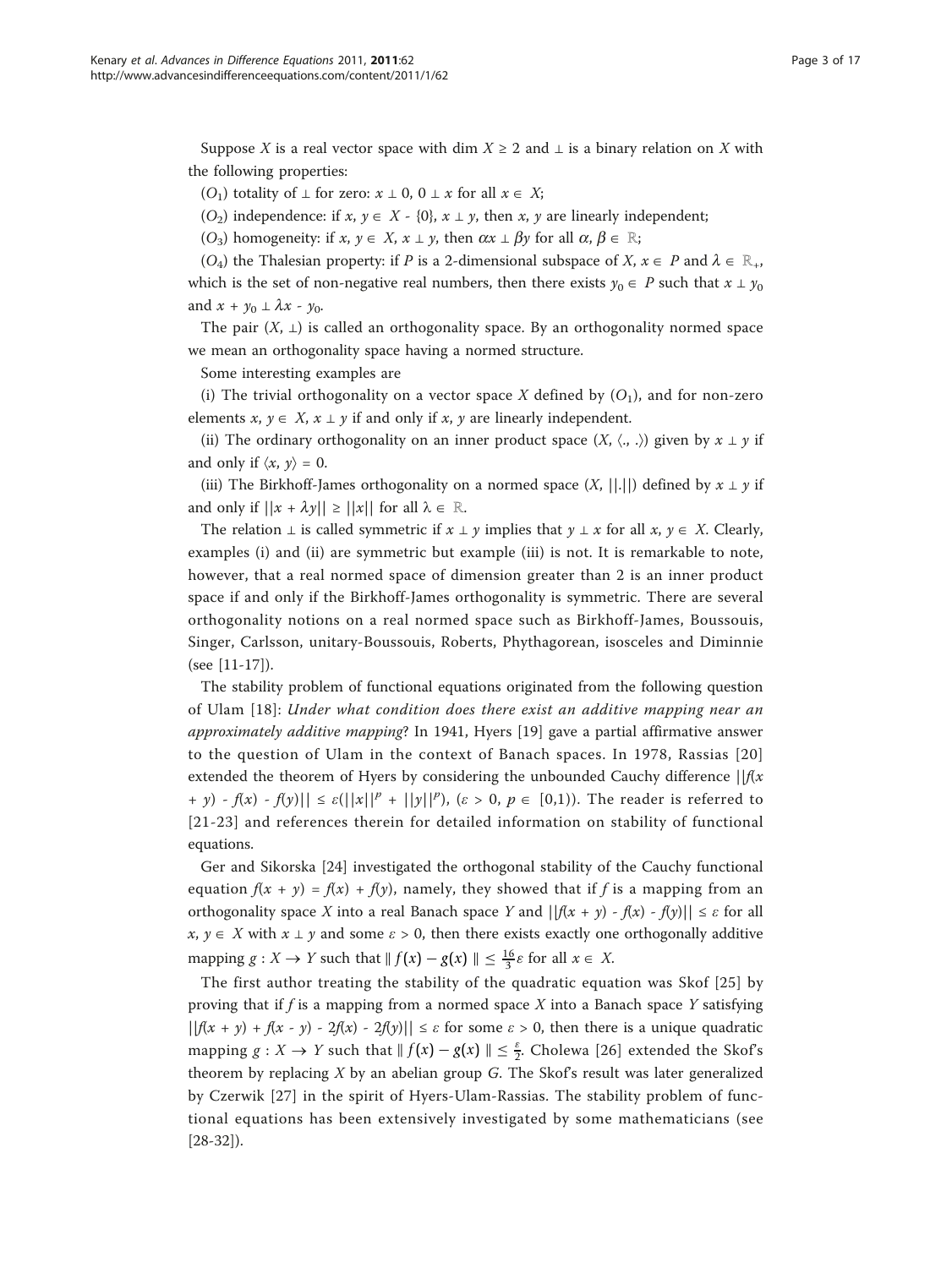The orthogonally quadratic equation

$$
f(x + \gamma) + f(x - \gamma) = 2f(x) + 2f(\gamma), \quad x \perp y
$$

was first investigated by Vajzović [\[33](#page-15-0)] when  $X$  is a Hilbert space,  $Y$  is the scalar field, f is continuous and  $\perp$  means the Hilbert space orthogonality. Later, Drliević [[34\]](#page-15-0), Fochi [[35\]](#page-15-0) and Szabó [\[36](#page-15-0)] generalized this result. See also [[37\]](#page-15-0).

The stability problems of several functional equations have been extensively investigated by a number of authors, and there are many interesting results concerning this problem (see [\[38](#page-15-0)[-51](#page-16-0)]).

Katsaras [\[52\]](#page-16-0) defined a fuzzy norm on a vector space to construct a fuzzy vector topological structure on the space. In particular, Bag and Samanta [[53](#page-16-0)], following Cheng and Mordeson [\[54](#page-16-0)], gave an idea of fuzzy norm in such a manner that the corresponding fuzzy metric is of Karmosil and Michalek type [[55](#page-16-0)]. They established a decomposition theorem of a fuzzy norm into a family of crisp norms and investigated some properties of fuzzy normed spaces [\[56](#page-16-0)].

**Definition 1.3.** (Bag and Samanta [[53\]](#page-16-0)) Let X be a real vector space. A function  $N: X$  $x \mathbb{R} \to 0$ [\[1](#page-14-0)]is called a fuzzy norm on X if for all  $x, y \in X$  and all s,  $t \in \mathbb{R}$ ,

- (N1)  $N(x, t) = 0$  for  $t \le 0$ ;
- (N2)  $x = 0$  if and only if  $N(x, t) = 1$  for all  $t > 0$ ;
- (*N3*) *N*(*cx*, *t*) = *N* (*x*,  $\frac{t}{|c|}$ )if  $c \neq 0$ ;

(N4)  $N(x + y, c + t) \ge min\{N(x, s), N(y, t)\};$ 

(N5) N(x,.) is a non-decreasing function of ℝ and  $\lim_{t\to\infty} N(x, t)=1$ ;

(N6) for  $x \neq 0$ ,  $N(x,.)$  is continuous on  $\mathbb{R}$ .

The pair  $(X, N)$  is called a fuzzy normed vector space. The properties of fuzzy normed vector space and examples of fuzzy norms are given in (see [[57,58](#page-16-0)]).

**Example 1.1.** Let  $(X, ||.||)$  be a normed linear space and  $\alpha$ ,  $\beta > 0$ . Then

$$
N(x, t) = \begin{cases} \frac{\alpha t}{\alpha t + \beta ||x||} \ t > 0, x \in X \\ 0 \qquad \qquad t \le 0, x \in X \end{cases}
$$

is a fuzzy norm on X.

**Definition 1.4.** (Bag and Samanta [\[53](#page-16-0)]) Let  $(X, N)$  be a fuzzy normed vector space. A sequence  $\{x_n\}$  in X is said to be convergent or converge if there exists an  $x \in X$  such that  $\lim_{t\to\infty} N(x_n - x, t) = 1$  for all  $t > 0$ . In this case, x is called the limit of the sequence  $\{x_n\}$  in X and we denote it by N -  $\lim_{t\to\infty} x_n = x$ .

**Definition 1.5.** (Bag and Samanta [\[53](#page-16-0)]) Let  $(X, N)$  be a fuzzy normed vector space. A sequence  $\{x_n\}$  in X is called Cauchy if for each  $\varepsilon > 0$  and each  $t > 0$  there exists an  $n_0$  $\in \mathbb{N}$  such that for all  $n \ge n_0$  and all  $p > 0$ , we have  $N(x_{n+p} - x_n, t) > 1 - \varepsilon$ .

It is well known that every convergent sequence in a fuzzy normed vector space is Cauchy. If each Cauchy sequence is convergent, then the fuzzy norm is said to be complete and the fuzzy normed vector space is called a fuzzy Banach space.

We say that a mapping  $f: X \to Y$  between fuzzy normed vector spaces X and Y is continuous at a point  $x \in X$  if for each sequence  $\{x_n\}$  converging to  $x_0 \in X$ , then the sequence  $\{f(x_n)\}\)$  converges to  $f(x_0)$ . If  $f: X \to Y$  is continuous at each  $x \in X$ , then  $f: X \to Y$  is said to be continuous on  $X$  (see [[56](#page-16-0)]).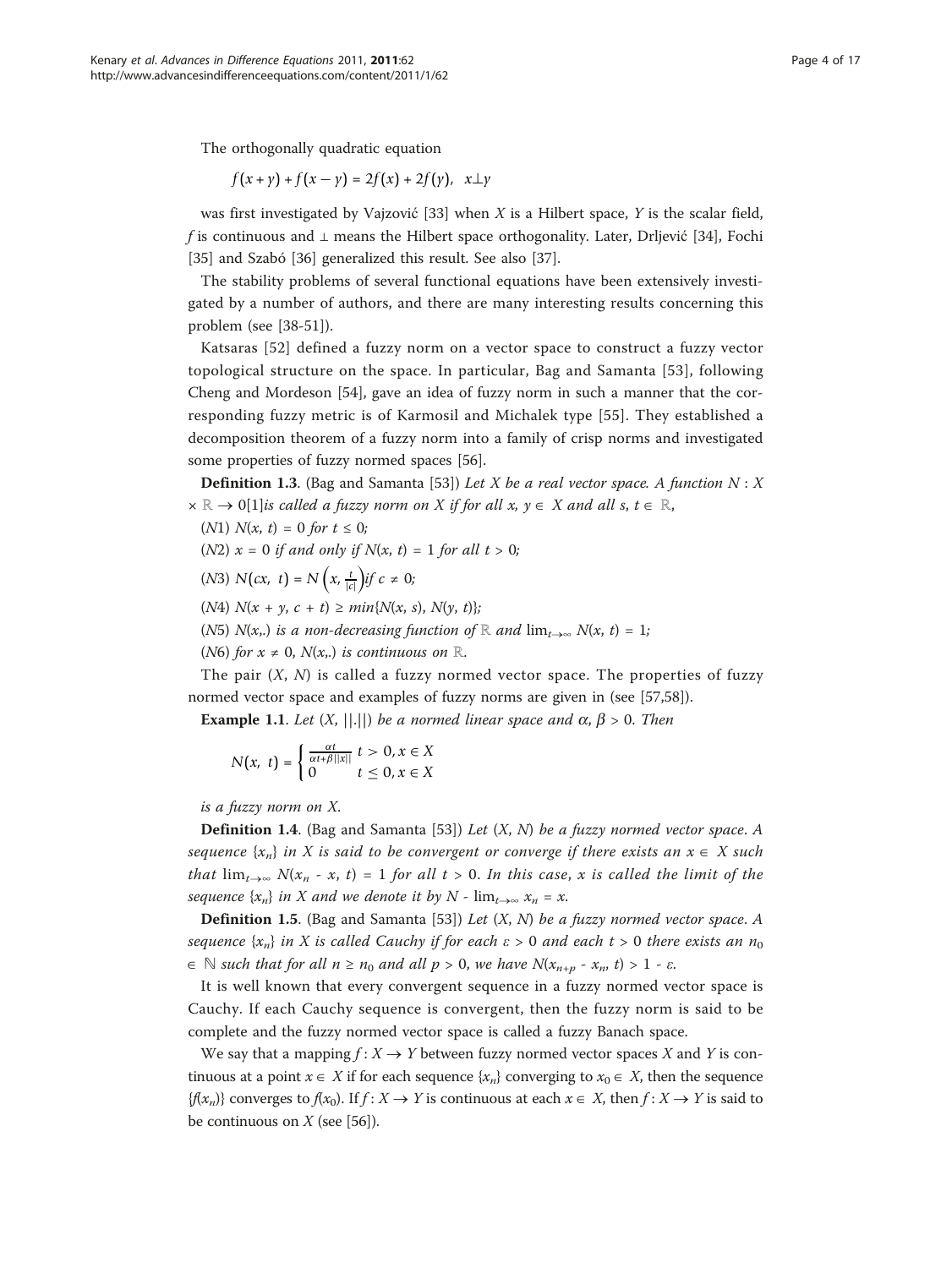**Definition 1.6.** Let X be a set. A function  $d : X \times X \rightarrow [0, \infty]$  is called a generalized metric on  $X$  if  $d$  satisfies the following conditions:

- (1)  $d(x, y) = 0$  if and only if  $x = y$  for all  $x, y \in X$ ;
- (2)  $d(x, y) = d(y, x)$  for all  $x, y \in X$ ;
- (3)  $d(x, z) \leq d(x, y) + d(y, z)$  for all  $x, y, z \in X$ .

**Theorem 1.1.** ([[59,60](#page-16-0)]) Let  $(X, d)$  be a complete generalized metric space and  $J: X \rightarrow$ Y be a strictly contractive mapping with Lipschitz constant  $L < 1$ . Then, for all  $x \in X$ , either

$$
d(J^nx, J^{n+1}x)=\infty
$$

for all nonnegative integers n or there exists a positive integer  $n_0$  such that

(1)  $d(J^{n}x, J^{n+1}x) < \infty$  for all  $n_0 \ge n_0$ ;

(2) the sequence  $\{J^nx\}$  converges to a fixed point  $y^*$  of J;

- (3)  $y^*$  is the unique fixed point of *J* in the set  $Y = \{y \in X : d(J^{n_0}x, y) < \infty\}$ ;
- (4)  $d(y, y^*)$  ≤  $\frac{1}{1-L}d(y, y)$  *for all*  $y \in Y$ .

In this paper, we consider the following *generalized quadratic* functional equation

$$
cf\left(\sum_{i=1}^{n} x_i\right) + \sum_{j=2}^{n} f\left(\sum_{i=1}^{n} x_i - (n + c - 1)x_j\right)
$$
  
=  $(n + c - 1)\left(f(x_1) + c \sum_{i=2}^{n} f(x_i) + \sum_{i < j, j=3}^{n} \left(\sum_{i=2}^{n-1} f(x_i - x_j)\right)\right)$  (1)

and prove the Hyers-Ulam stability of the functional equation (1) in various normed spaces spaces.

This paper is organized as follows: In Section 2, we prove the Hyers-Ulam stability of the orthogonally quadratic functional equation (1) in non-Archimedean orthogonality spaces.

In Section 3, we prove the Hyers-Ulam stability of the quadratic functional equation (1) in fuzzy Banach spaces.

## 2. Stability of the orthogonally quadratic functional equation (1)

Throughout this section, assume that  $(X, \perp)$  is a non-Archimedean orthogonality space and that  $(Y, ||.||_Y)$  is a real non-Archimedean Banach space. Assume that  $|2 - n - c| \neq$ 0, 1. In this section, applying some ideas from [[22](#page-15-0),[24\]](#page-15-0), we deal with the stability problem for the orthogonally quadratic functional equation (1) for all  $x_1$ , ...,  $x_n \in X$  with  $x_2 \perp x_i$  for all  $i = 1, 3, ..., n$  in non-Archimedean Banach spaces.

**Theorem 2.1.** Let  $\phi : X^n \to [0, \infty)$  be a function such that there exists an  $\alpha < 1$  with

$$
\varphi(x_1,\ldots,x_n)\leq |2-c-n|^2\alpha\varphi\left(\frac{x_1}{2-c-n},\ldots,\frac{x_n}{2-c-n}\right) \tag{2}
$$

for all  $x_1, ..., x_n \in X$  with  $x_2 \perp x_i$   $(i \neq 2)$ . Let  $f : X \to Y$  be a mapping with  $f(0) = 0$ and satisfying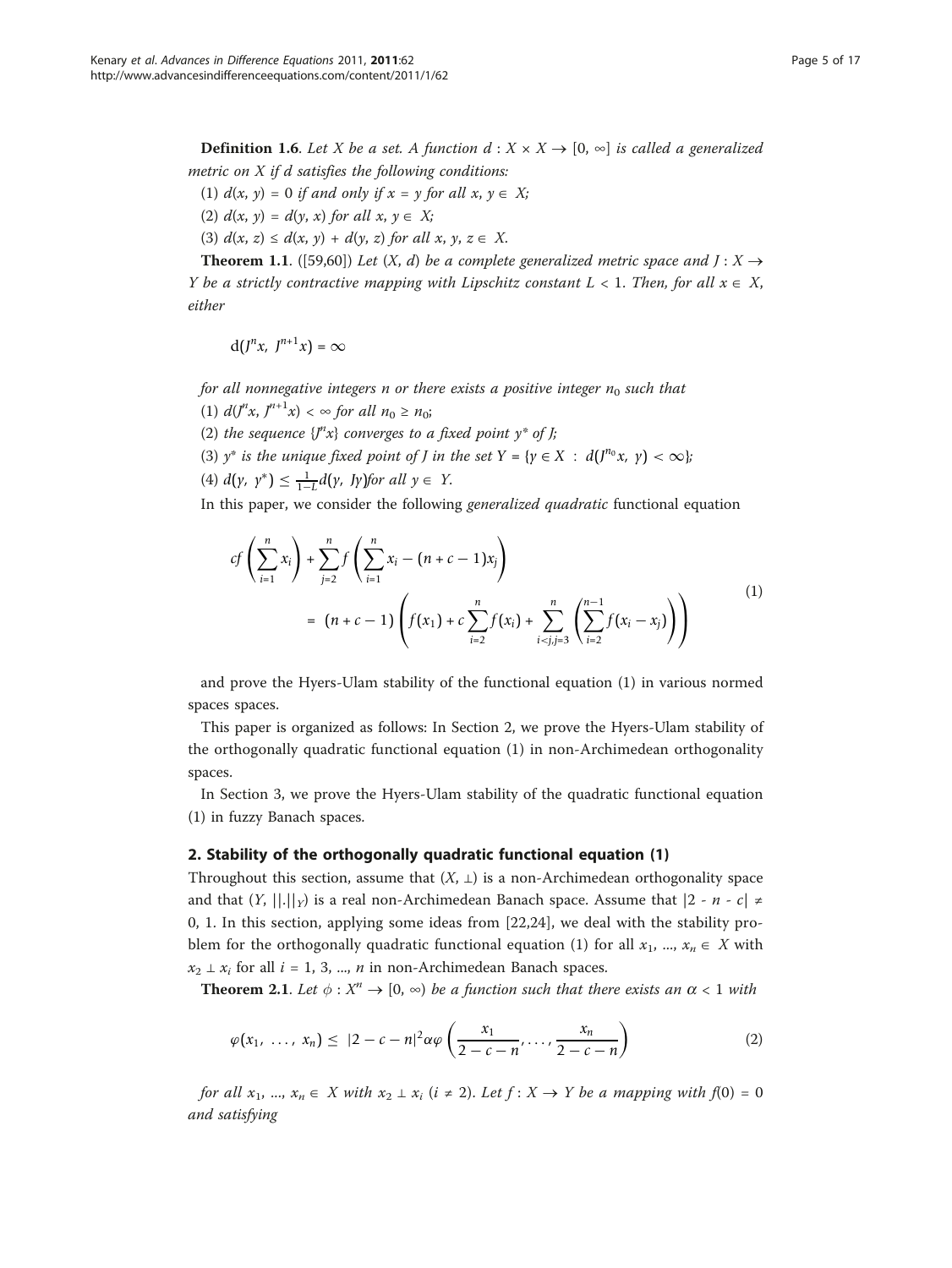$$
\left\| cf\left(\sum_{i=1}^{n} x_{i}\right) + \sum_{j=2}^{n} f\left(\sum_{i=1}^{n} x_{i} - (n + c - 1)x_{j}\right) \right\|_{Y} \leq \varphi(x_{1}, \ldots, x_{n})
$$
\n
$$
-(n + c - 1)\left( f(x_{1}) + c \sum_{i=2}^{n} f(x_{i}) + \sum_{i < j, j=3}^{n} \left(\sum_{i=2}^{n-1} f(x_{i} - x_{j})\right) \right) \right\|_{Y} \leq \varphi(x_{1}, \ldots, x_{n})
$$
\n(3)

for all  $x_1, ..., x_n \in X$  with  $x_2 \perp x_i$  ( $i \neq 2$ ) and fixed positive real number c. Then there exists a unique orthogonally quadratic mapping  $Q: X \rightarrow Y$  such that

$$
|| f(x) - Q(x)||_Y \le \frac{\varphi(0, x, 0, \dots, 0)}{|2 - c - n|^2 - |2 - c - n|^2 \alpha}
$$
\n(4)

for all  $x \in X$ .

*Proof.* Putting  $x_2 = x$  and  $x_1 = x_3 = \cdots = x_n = 0$  in (3), we get

$$
\| f((2 - c - n)x) - (2 - c - n)^2 f(x) \|_{Y} \le \varphi(0, x, 0, ..., 0)
$$
 (5)

for all  $x \in X$ , since  $x \perp 0$ . So

$$
\left\| \frac{f((2-c-n)x)}{(2-c-n)^2} - f(x) \right\|_Y \le \frac{\varphi(0, x, 0, \dots, 0)}{|2-c-n|^2} \tag{6}
$$

for all  $x \in X$ .

Consider the set

*S* :=  $\{h : X \to Y; h(0) = 0\}$ 

and introduce the generalized metric on S:

 $d(g, h) = \inf \{ \mu \in \mathbb{R}_+ : \| g(x) - h(x) \|_{Y} \leq \mu \varphi(0, x, 0, \ldots, 0), \forall x \in X \},\$ 

where, as usual, inf  $\varphi = +\infty$ . It is easy to show that  $(S, d)$  is complete (see [\[61](#page-16-0)]). Now we consider the linear mapping  $J: S \rightarrow S$  such that

$$
Jg(x) := \frac{1}{(2-c-n)^2}g((2-c-n)x)
$$

for all  $x \in X$ .

Let  $g, h \in S$  be given such that  $d(g, h) = \varepsilon$ . Then,

$$
\| g(x) - h(x) \|_Y \leq \varepsilon \varphi(0, x, 0, \ldots, 0)
$$

for all  $x \in X$ . Hence,

$$
\|fg(x)-fh(x)\|_{Y}=\left\|\frac{g((2-c-n)x)}{(2-c-n)^2}-\frac{h((2-c-n)x)}{(2-c-n)^2}\right\|_{Y}\leq\alpha\in\varphi(0, x, 0, ..., 0)
$$

for all  $x \in X$ . So d(g, h) =  $\varepsilon$  implies that d(*Jg*, *Jh*)  $\leq \alpha \varepsilon$ . This means that

$$
d(Jg, fh) \leq \alpha d(g, h)
$$

for all  $g, h \in S$ .

It follows from (6) that  $d(f, Jf) \leq \frac{1}{|2 - c - n|^2}$ .

By Theorem 1.1, there exists a mapping  $Q: X \rightarrow Y$  satisfying the following: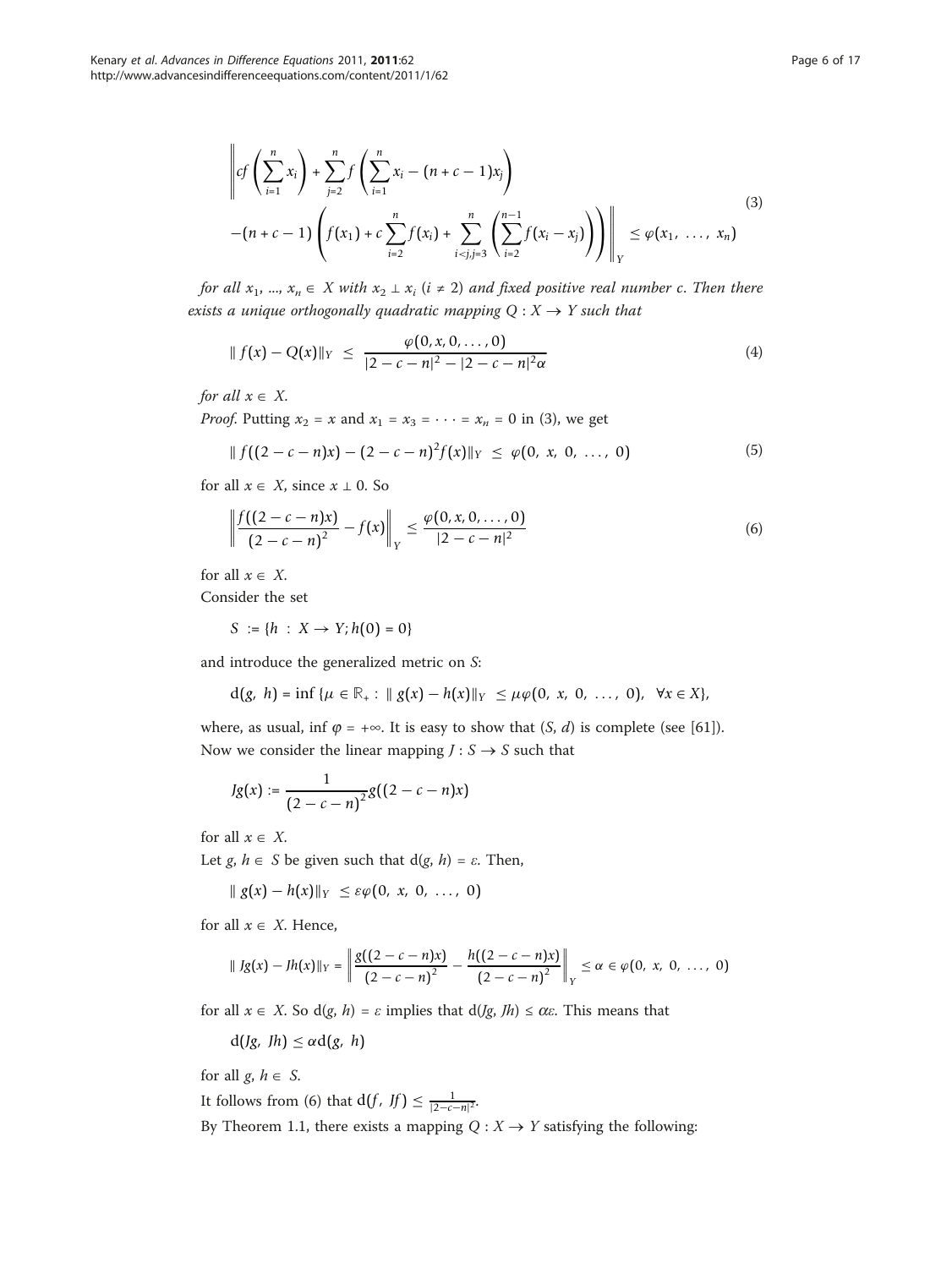$$
Q((2 - c - n)x) = (2 - c - n)^{2}Q(x)
$$
\n(7)

for all  $x \in X$ . The mapping Q is a unique fixed point of J in the set

*M* = {*g* ∈ *S* : d(*h*, *g*) < ∞}.

This implies that Q is a unique mapping satisfying (7) such that there exists a  $\mu \in (0, 1)$ ∞) satisfying

$$
|| f(x) - Q(x)||_Y \leq \mu \varphi(0, x, 0, ..., 0)
$$

for all  $x \in X$ ;

(2)  $d(J^n f, Q) \to 0$  as  $n \to \infty$ . This implies the equality

$$
\lim_{m \to \infty} \frac{1}{(2 - c - n)^{2m}} g((2 - c - n)^m x) = Q(x)
$$

for all  $x \in X$ ;

(3)  $d(f, Q) \leq \frac{1}{1-\alpha}d(f, Jf)$ , which implies the inequality

$$
d(f, Q) \leq \frac{1}{|2 - c - n|^2 - |2 - c - n|^2 \alpha}.
$$

This implies that the inequality (4) holds. It follows from (2) and (3) that

$$
\left\|cQ\left(\sum_{i=1}^{n}x_{i}\right)+\sum_{j=2}^{n}Q\left(\sum_{i=1}^{n}x_{i}-(n+c-1)x_{j}\right)\right\|_{Y}
$$
  
\n
$$
-(n+c-1)\left(Q(x_{1})+c\sum_{i=2}^{n}Q(x_{i})+\sum_{i  
\n
$$
=\lim_{n\to\infty}\frac{1}{|2-c-n|^{2m}}\left\|cf\left(\sum_{i=1}^{n}(2-c-n)^{m}x_{i}\right)\right\|_{Y}
$$
  
\n
$$
+\sum_{j=2}^{n}f\left(\sum_{i=1}^{n}(2-c-n)^{m}x_{i}-(n+c-1)(2-c-n)^{m}x_{j}\right)
$$
  
\n
$$
-(n+c-1)\left(f((2-c-n)^{m}x_{1})+c\sum_{i=2}^{n}f((2-c-n)^{m}x_{i})\right)\right\|_{Y}
$$
  
\n
$$
+\sum_{i  
\n
$$
\leq \lim_{m\to\infty}\frac{\varphi((2-c-n)^{m}x_{1},\ldots,(2-c-n)^{m}x_{n})}{|2-c-n|^{2m}}\leq \lim_{m\to\infty}\frac{|2-c-n|^{2m}\alpha^{m}}{|2-c-n|^{2m}}\varphi(x_{1},\ldots,x_{m})=0
$$
$$
$$

for all  $x_1, ..., x_n \in X$  with  $x_2 \perp x_i$ . So Q satisfies (1) for all  $x_1, ..., x_n \in X$  with  $x_2 \perp x_i$ . Hence,  $Q: X \rightarrow Y$  is a unique orthogonally quadratic mapping satisfying (1), as desired. □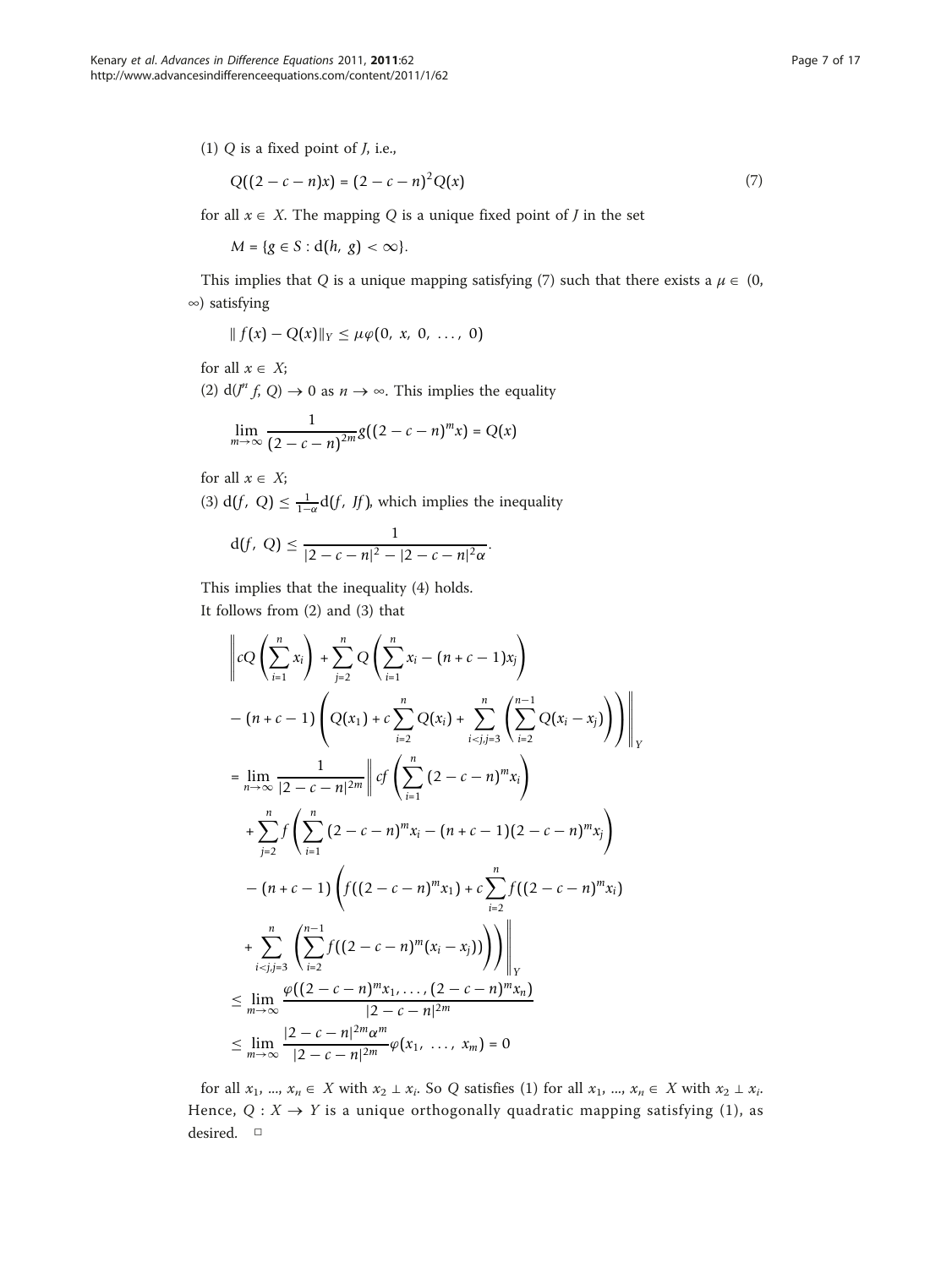From now on, in corollaries, assume that  $(X, \perp)$  is a non-Archimedean orthogonality normed space.

**Corollary 2.1.** Let  $\theta$  be a positive real number and p a real number with  $0 \le p \le 1$ . Let  $f: X \rightarrow Y$  be a mapping with  $f(0) = 0$  and satisfying

$$
\left\| cf\left(\sum_{i=1}^n x_i\right) + \sum_{j=2}^n f\left(\sum_{i=1}^n x_i - (n+c-1)x_j\right) \right\|_Y \le \theta \left(\sum_{i=1}^n \|x_i\|^p\right)^{8}
$$
  
-(n+c-1) 
$$
\left( f(x_1) + c \sum_{i=2}^n f(x_i) + \sum_{i
$$

for all  $x_1, ..., x_n \in X$  with  $x_2 \perp x_i$ . Then there exists a unique orthogonally quadratic mapping  $Q: X \rightarrow Y$  such that

$$
\| f(x) - Q(x) \| = \begin{cases} \frac{|2 - c - n|^{\beta} \theta \|x\|^p}{|2 - c - n|^{2 + p} - |2 - c - n|^3} & \text{if } |2 - c - n| < 1\\ \frac{\theta \|x\|^p}{|2 - c - n|^2 - |2 - c - n|^{p+1}} & \text{if } |2 - c - n| > 1 \end{cases}.
$$

for all  $x \in X$ .

*Proof.* The proof follows from Theorem 2.1 by taking  $\varphi(x_1, \ldots, x_n) = \theta(\sum_{i=1}^n ||x_i||^p)$ for all  $x_1$ , ...,  $x_n \in X$  with  $x_2 \perp x_i$ . Then, we can choose

$$
\alpha = \begin{cases} |2 - c - n|^{1-p} \text{ if } |2 - c - n| < 1 \\ |2 - c - n|^{p-1} \text{ if } |2 - c - n| > 1 \end{cases}.
$$

and we get the desired result. □

**Theorem 2.2.** Let  $f: X \to Y$  be a mapping with  $f(0) = 0$  and satisfying (3) for which there exists a function  $\phi: X^n \to [0, \infty)$  such that

$$
\varphi(x_1,\ldots,x_n)\leq \frac{\alpha\varphi((2-c-n)x_1,\ldots,(2-c-n)x_n)}{|2-c-n|^2}
$$

for all  $x_1, ..., x_n \in X$  with  $x_2 \perp x_i$  and fixed positive real number c. Then there exists a unique orthogonally quadratic mapping  $Q: X \rightarrow Y$  such that

$$
|| f(x) - Q(x)||_Y \le \frac{\alpha \varphi(0, x, 0, \dots, 0)}{|2 - c - n|^2 - |2 - c - n|^2 \alpha}
$$
\n(9)

for all  $x \in X$ .

*Proof.* Let  $(S, d)$  be the generalized metric space defined in the proof of Theorem 2.1. Now we consider the linear mapping  $J: S \rightarrow S$  such that

$$
Jg(x) := (2 - c - n)^2 g\left(\frac{x}{2 - c - n}\right)
$$

for all  $x \in X$ . Let g,  $h \in S$  be given such that  $d(g, h) = \varepsilon$ . Then,

$$
\| g(x) - h(x) \|_Y \leq \varepsilon \varphi(0, x, 0, \ldots, 0)
$$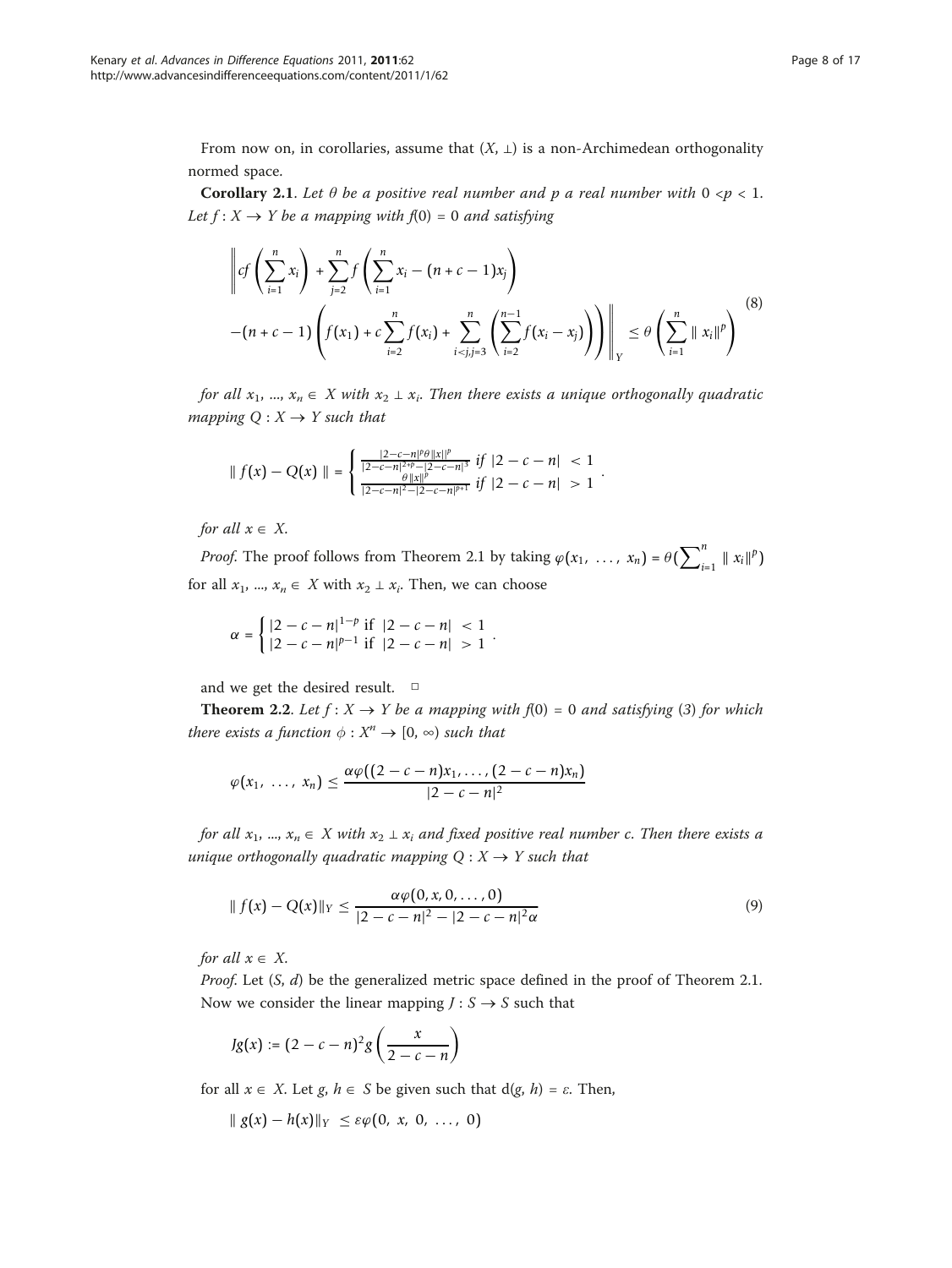for all  $x \in X$ . Hence,

$$
\| Jg(x) - Jh(x) \|_{Y} = \left\| (2 - c - n)^{2} g\left(\frac{x}{2 - c - n}\right) - (2 - c - n)^{2} h\left(\frac{x}{2 - c - n}\right) \right\|_{Y}
$$
  
\n
$$
\leq |2 - c - n|^{2} \left\| g\left(\frac{x}{2 - c - n}\right) - h\left(\frac{x}{2 - c - n}\right) \right\|_{Y}
$$
  
\n
$$
\leq |2 - c - n|^{2} \varphi\left(0, \frac{x}{2 - c - n}, 0, ..., 0\right)
$$
  
\n
$$
\leq |2 - c - n|^{2} \frac{\alpha \varepsilon}{|2 - c - n|^{2}} \varphi(0, x, 0, ..., 0)
$$
  
\n
$$
= \alpha \varepsilon \varphi(0, x, 0, ..., 0)
$$

for all  $x \in X$ . So d(g, h) =  $\varepsilon$  implies that d(*Jg*, *Jh*)  $\leq \alpha \varepsilon$ . This means that

 $d(Jg, Jh) \leq \alpha d(g, h)$ 

for all  $g, h \in S$ . It follows from (5) that

$$
\left\|f(x) - (2 - c - n)^2 f\left(\frac{x}{2 - c - n}\right)\right\|_Y \le \varphi\left(0, \frac{x}{2 - c - n}, 0, ..., 0\right) \le \frac{\alpha}{|2 - c - n|^2} \varphi(0, x, 0, ..., 0).
$$

So

$$
d(f, Jf) \leq \frac{\alpha}{|2 - c - n|^2}.
$$

By Theorem 1.1, there exists a mapping  $Q: X \rightarrow Y$  satisfying the following: (1)  $Q$  is a fixed point of  $J$ , i.e.,

$$
Q\left(\frac{x}{2-c-n}\right) = \frac{1}{(2-c-n)^2}Q(x)
$$
\n(10)

for all  $x \in X$ . The mapping Q is a unique fixed point of J in the set

 $M = \{g \in S : d(h, g) < \infty\}.$ 

This implies that Q is a unique mapping satisfying (10) such that there exists a  $\mu \in$  $(0, \infty)$  satisfying

$$
|| f(x) - Q(x)||_Y \leq \mu \varphi(0, x, 0, ..., 0)
$$

for all  $x \in X$ ;

(2)  $d(J^n f, Q) \to 0$  as  $n \to \infty$ . This implies the equality

$$
\lim_{m\to\infty}(2-c-n)^{2m}g\left(\frac{x}{(2-c-n)^m}\right)=Q(x)
$$

for all  $x \in X$ ;

(3)  $d(f, Q) \leq \frac{1}{1-\alpha}d(f, Jf)$ , which implies the inequality

$$
d(f, Q) \leq \frac{\alpha}{|2 - c - n|^2 - |2 - c - n|^2 \alpha}.
$$

This implies that the inequality (9) holds.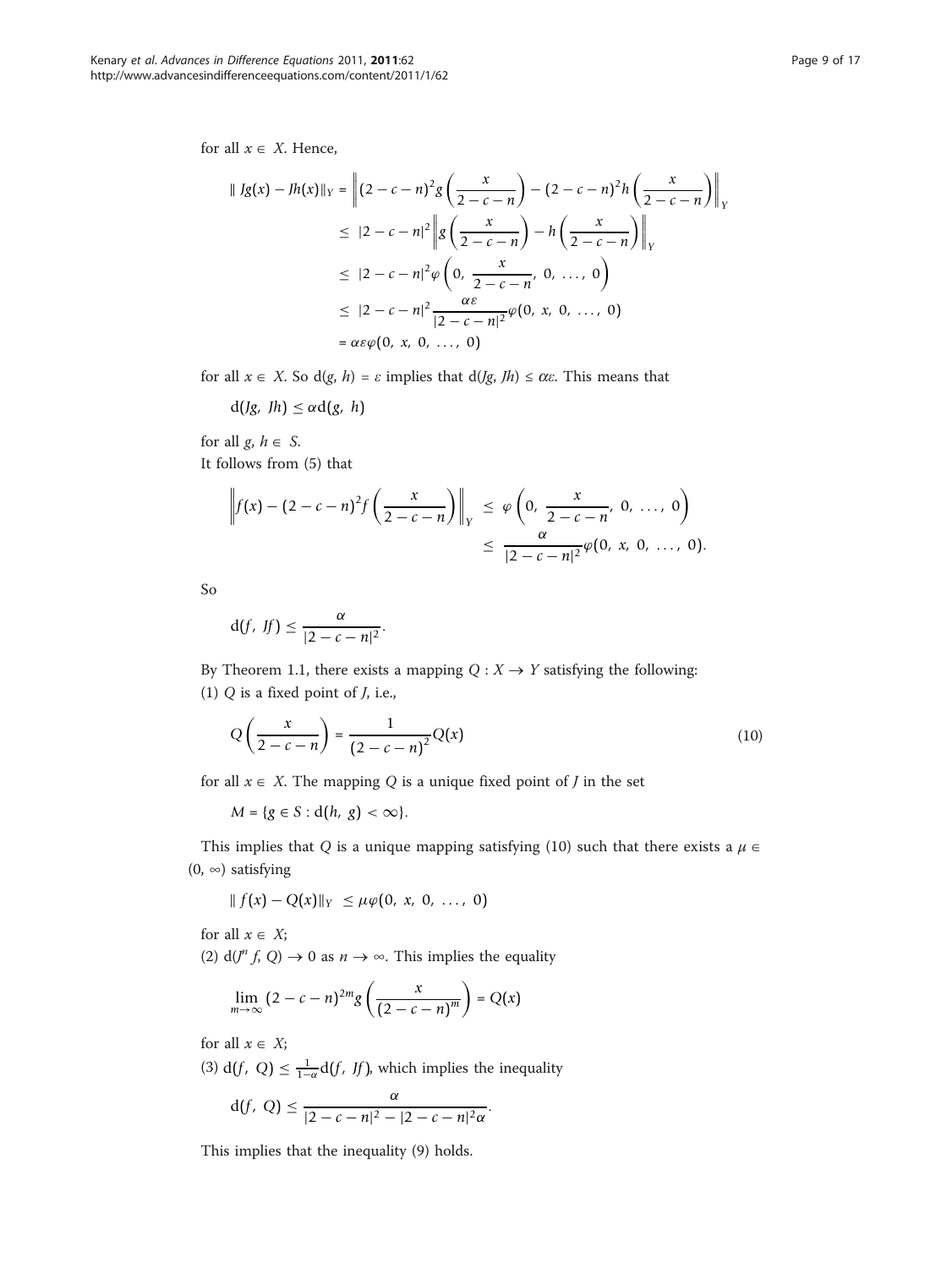The rest of the proof is similar to the proof of Theorem 2.1.  $\Box$ 

**Corollary 2.2.** Let  $\theta$  be a positive real number and p a real number with  $p > 1$ . Let f :  $X \rightarrow Y$  be a mapping with  $f(0) = 0$  and satisfying (8). Then there exists a unique orthogonally quadratic mapping  $Q: X \rightarrow Y$  such that

$$
\| f(x) - Q(x) \| = \begin{cases} \frac{|2 - c - n|^{\beta} \theta ||x||^p}{|2 - c - n|^3 - |2 - c - n|^{2+p}} & if \ |2 - c - n| < 1 \\ \frac{|2 - c - n|\theta ||x||^p}{|2 - c - n|^{p+2} - |2 - c - n|^3} & if \ |2 - c - n| > 1 \end{cases}.
$$

for all  $x \in X$ .

Proof. The proof follows from Theorem 2.2 by taking  $\varphi(x_1, \ldots, x_n) = \theta\left(\sum_{i=1}^n ||x_i||^p\right)$  for all  $x_1, \ldots, x_n \in X$  with  $x_2 \perp x_i$ . Then, we can choose

$$
\alpha = \begin{cases} |2 - c - n|^{p-1} \text{ if } |2 - c - n| < 1 \\ |2 - c - n|^{1-p} \text{ if } |2 - c - n| > 1 \end{cases}.
$$

and we get the desired result. □

### 3. Fuzzy stability of the quadratic functional equation (1)

In this section, using the fixed point alternative approach, we prove the Hyers-Ulam stability of the functional equation (1) in fuzzy Banach spaces.

Throughout this section, assume that  $X$  is a vector space and that  $(Y, N)$  is a fuzzy Banach space. In the rest of the paper, let  $2 - n - c > 1$ .

**Theorem 3.1.** Let  $\phi: X^n \to [0, \infty)$  be a function such that there exists an  $\alpha < 1$  with

$$
\varphi\left(\frac{x_1}{2-c-n},\ldots,\frac{x_n}{2-c-n}\right)\leq \frac{\alpha}{(2-c-n)^2}\varphi(x_1,\ldots,x_n) \qquad (11)
$$

for all  $x_1, ..., x_n \in X$ . Let  $f : X \to Y$  be a mapping with  $f(0) = 0$  and satisfying

$$
N\left(cf\left(\sum_{i=1}^{n} x_i\right) + \sum_{j=2}^{n} f\left(\sum_{i=1}^{n} x_i - (n + c - 1)x_j\right) - (n + c - 1)\left(f(x_1) + c\sum_{i=2}^{n} f(x_i) + \sum_{i\n
$$
\geq \frac{t}{t + \varphi(x_1, ..., x_n)} \tag{12}
$$
$$

for all  $x_1$ , ...,  $x_n \in X$  and all  $t > 0$ . Then the limit

$$
Q(x) := N - \lim_{m \to \infty} (2 - c - n)^{2m} f\left(\frac{x}{(2 - c - n)^m}\right)
$$

exists for each  $x \in X$  and defines a unique quadratic mapping  $Q : X \rightarrow Y$  such that

$$
N(f(x) - Q(x), t) \ge \frac{((2 - c - n)^2 - (2 - c - n)^2 \alpha)t}{((2 - c - n)^2 - (2 - c - n)^2 \alpha)t + \alpha \varphi(0, x, 0, ..., 0)}.
$$
(13)

*Proof.* Putting  $x_2 = x$  and  $x_1 = x_3 = \ldots = x_n = 0$  in (12), we have

$$
N\left(f((2-c-n)x)-(2-c-n)^2f(x),t\right)\geq \frac{t}{t+\varphi(0,x,0,\ldots,0)}
$$
(14)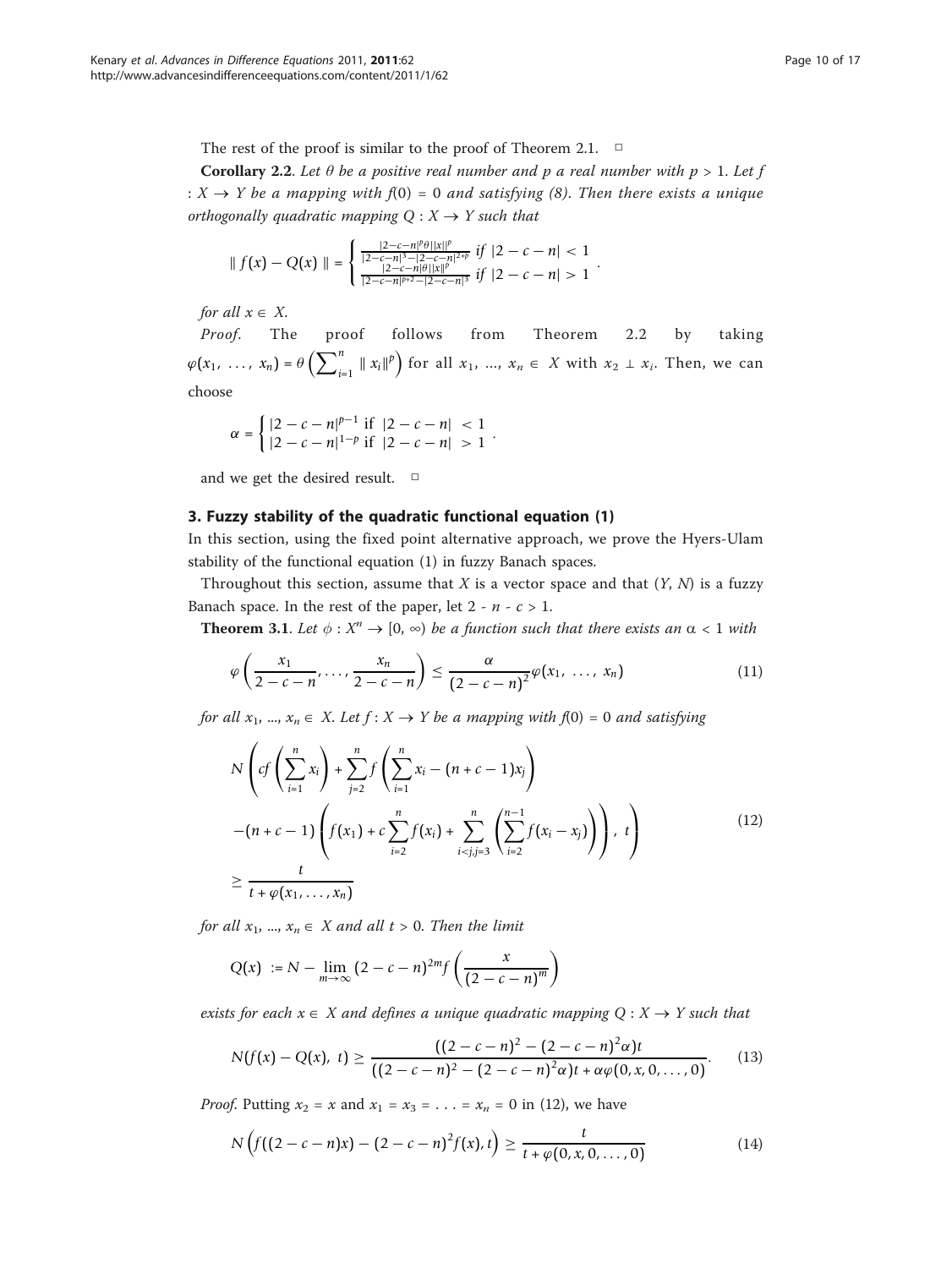for all  $x \in X$  and  $t > 0$ . Replacing *x* by  $\frac{x}{2-c-n}$  in (14), we obtain

$$
N\left(f(x) - (2 - c - n)^2 f\left(\frac{x}{2 - c - n}\right), t\right) \ge \frac{t}{t + \varphi(0, \frac{x}{2 - c - n}, 0, \dots, 0)}.
$$
(15)

for all  $y \in X$  and  $t > 0$ .

By (15), we have

$$
N\left(f(x) - (2 - c - n)^2 f\left(\frac{x}{2 - c - n}\right), \frac{\alpha t}{(2 - c - n)^2}\right) \ge \frac{t}{t + \varphi(0, x, 0, \dots, 0)}.\tag{16}
$$

Consider the set

$$
S := \{ g : X \to Y; g(0) = 0 \}
$$

and the generalized metric  $d$  in  $S$  defined by

$$
d(f, g) = \inf_{\mu \in \mathbb{R}^+} \left\{ N(g(x) - h(x), \ \mu t) \geq \frac{t}{t + \varphi(0, x, 0, \ldots, 0)}, \ \forall x \in X, \ t > 0 \right\},
$$

where inf  $\emptyset = +\infty$ . It is easy to show that  $(S, d)$  is complete (see [[\[61\]](#page-16-0), Lemma 2.1]). Now, we consider a linear mapping  $J : S \rightarrow S$  such that

$$
Jg(x) := (2-c-n)^2 g\left(\frac{x}{2-c-n}\right)
$$

for all  $x \in X$ . Let  $g, h \in S$  satisfy  $d(g, h) = \epsilon$ . Then,

$$
N(g(x) - h(x), \ \varepsilon t) \geq \frac{t}{t + \varphi(0, x, 0, \ldots, 0)}
$$

for all  $x \in X$  and  $t > 0$ . Hence,

$$
N(Jg(x) - Jh(x), \alpha \varepsilon t)
$$
\n
$$
= N\left((2 - c - n)^2 g\left(\frac{x}{2 - c - n}\right) - (2 - c - n)^2 h\left(\frac{x}{2 - c - n}\right), \alpha \varepsilon t\right)
$$
\n
$$
= N\left(g\left(\frac{x}{2 - c - n}\right) - h\left(\frac{x}{2 - c - n}\right), \frac{\alpha \varepsilon t}{(2 - c - n)^2}\right)
$$
\n
$$
\geq \frac{\frac{\alpha t}{(2 - c - n)^2}}{\frac{\alpha t}{(2 - c - n)^2} + \varphi(0, \frac{x}{2 - c - n}, 0, \dots, 0)}
$$
\n
$$
\geq \frac{\frac{\alpha t}{(2 - c - n)^2}}{\frac{\alpha t}{(2 - c - n)^2} + \frac{\alpha}{(2 - c - n)^2} \varphi(0, x, 0, \dots, 0)}
$$
\n
$$
= \frac{t}{t + \varphi(0, x, 0, \dots, 0)}
$$

for all  $x \in X$  and  $t > 0$ . Thus,  $d(g, h) = \epsilon$  implies that  $d(Jg, Th) \le \alpha \epsilon$ . This means that

 $d(Jg, Jh) \leq \alpha d(g, h)$ 

for all  $g, h \in S$ . It follows from (16) that

$$
d(f, Jf) \leq \frac{\alpha}{(2 - c - n)^2}
$$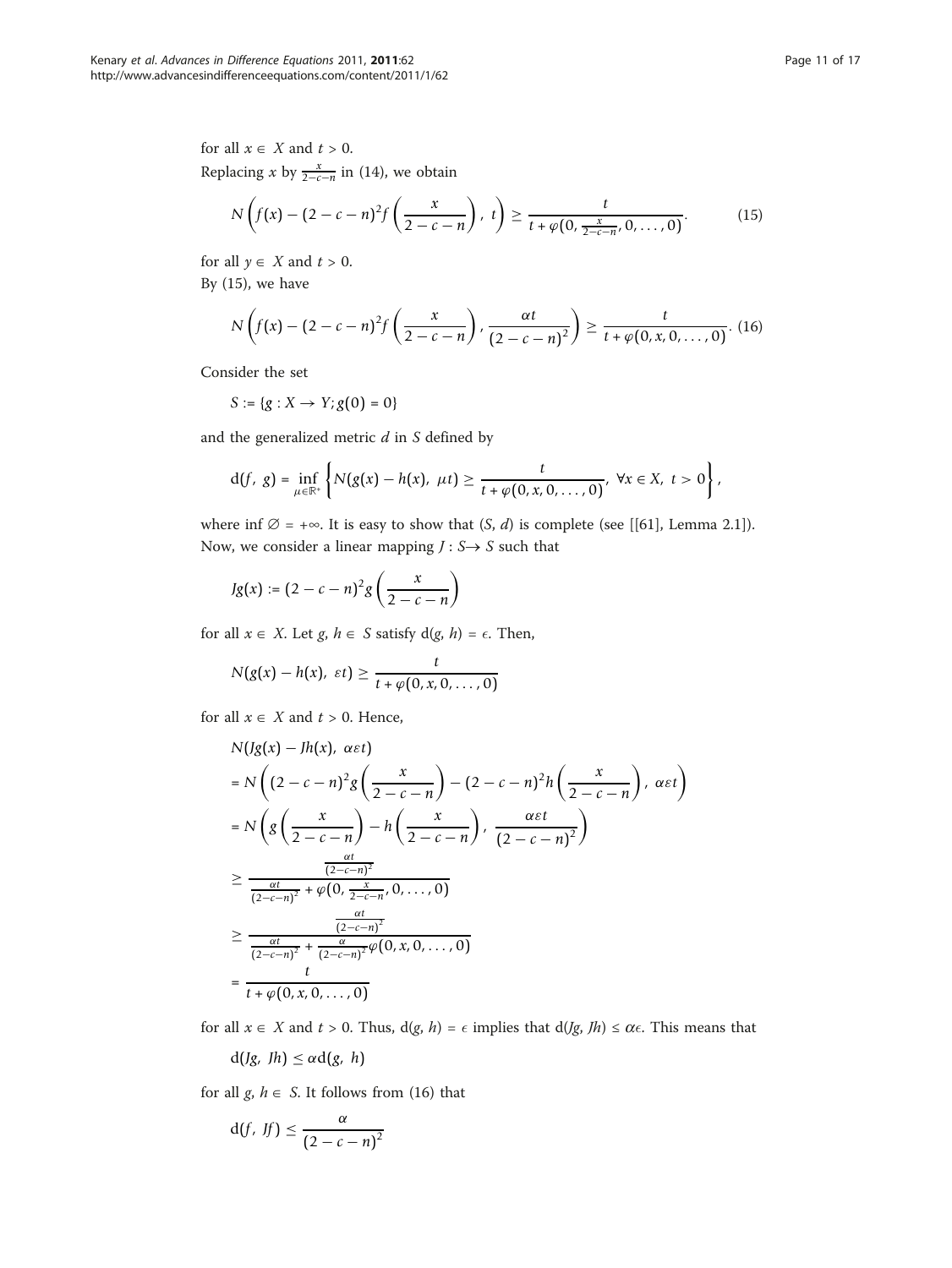By Theorem 1.1, there exists a mapping  $Q: X \rightarrow Y$  satisfying the following:

(1)  $Q$  is a fixed point of  $J$ , that is,

$$
Q\left(\frac{x}{2-c-n}\right) = \frac{1}{\left(2-c-n\right)^2}Q(x) \tag{17}
$$

for all  $x \in X$ . The mapping Q is a unique fixed point of J in the set

 $\Omega = \{h \in S : d(g, h) < \infty\}.$ 

This implies that Q is a unique mapping satisfying (17) such that there exists  $\mu \in (0, 1)$ ∞) satisfying

$$
N(f(x)-Q(x), \mu t) \geq \frac{t}{t+\varphi(0,x,0,\ldots,0)}
$$

for all  $x \in X$  and  $t > 0$ .

(2)  $d(J^m f, Q) \rightarrow 0$  as  $m \rightarrow \infty$ . This implies the equality

$$
N - \lim_{m \to \infty} (2 - n - c)^{2m} f\left(\frac{x}{(2 - n - c)^m}\right) = Q(x)
$$

for all  $x \in X$ .

(3) d(*f*, *Q*)  $\leq \frac{d(f, f)}{1-\alpha}$  with  $f \in \Omega$ , which implies the inequality

$$
d(f, Q) \leq \frac{\alpha}{(2 - c - n)^2 (1 - \alpha)}.
$$

This implies that the inequality (13) holds. Using (11) and (12), we obtain

$$
N(2 - c - n)^{2m} \left[ cf \left( \sum_{i=1}^{n} \frac{x_i}{(2 - c - n)^m} \right) + \sum_{j=2}^{n} f \left( \sum_{i=1}^{n} \frac{x_i}{(2 - c - n)^m} - \frac{(n + c - 1)x_j}{(2 - c - n)^m} \right) \right]
$$
  
-(n + c - 1)  $\left( f \left( \frac{x_1}{(2 - c - n)^m} \right) + c \sum_{i=2}^{n} f \left( \frac{x_i}{(2 - c - n)^m} \right) \right)$   
+  $\sum_{i < j, j=3}^{n} \left( \sum_{i < j, j=3}^{n-1} f \left( \frac{x_i - x_j}{(2 - c - n)^m} \right) \right) \right] \left[ c(2 - c - n)^{2m} t \right)$   

$$
\geq \frac{t}{t + \varphi \left( \frac{x_1}{(2 - c - n)^m}, \dots, \frac{x_n}{(2 - c - n)^m} \right)}
$$
(18)

for all  $x_1$ , ...,  $x_n \in X$ ,  $t > 0$  and all  $n \in \mathbb{N}$ . So by (11) and (18), we have

$$
N\left((2-c-n)^{2m}\left[cf\left(\sum_{i=1}^{n}\frac{x_i}{(2-c-n)^m}\right) + \sum_{j=2}^{n}f\left(\sum_{i=1}^{n}\frac{x_i}{(2-c-n)^m} - \frac{(n+c-1)x_j}{(2-c-n)^m}\right)\right) - (n+c-1)\left(f\left(\frac{x_1}{(2-c-n)^m}\right) + c\sum_{i=2}^{n}f\left(\frac{x_i}{(2-c-n)^m}\right)\right) + \sum_{i  

$$
\geq \frac{\frac{t}{(2-c-n)^{2m}}}{\frac{t}{(2-c-n)^{2m}} + \frac{\alpha^m}{(2-c-n)^{2m}}\varphi(x_1,\ldots,x_n)}
$$
$$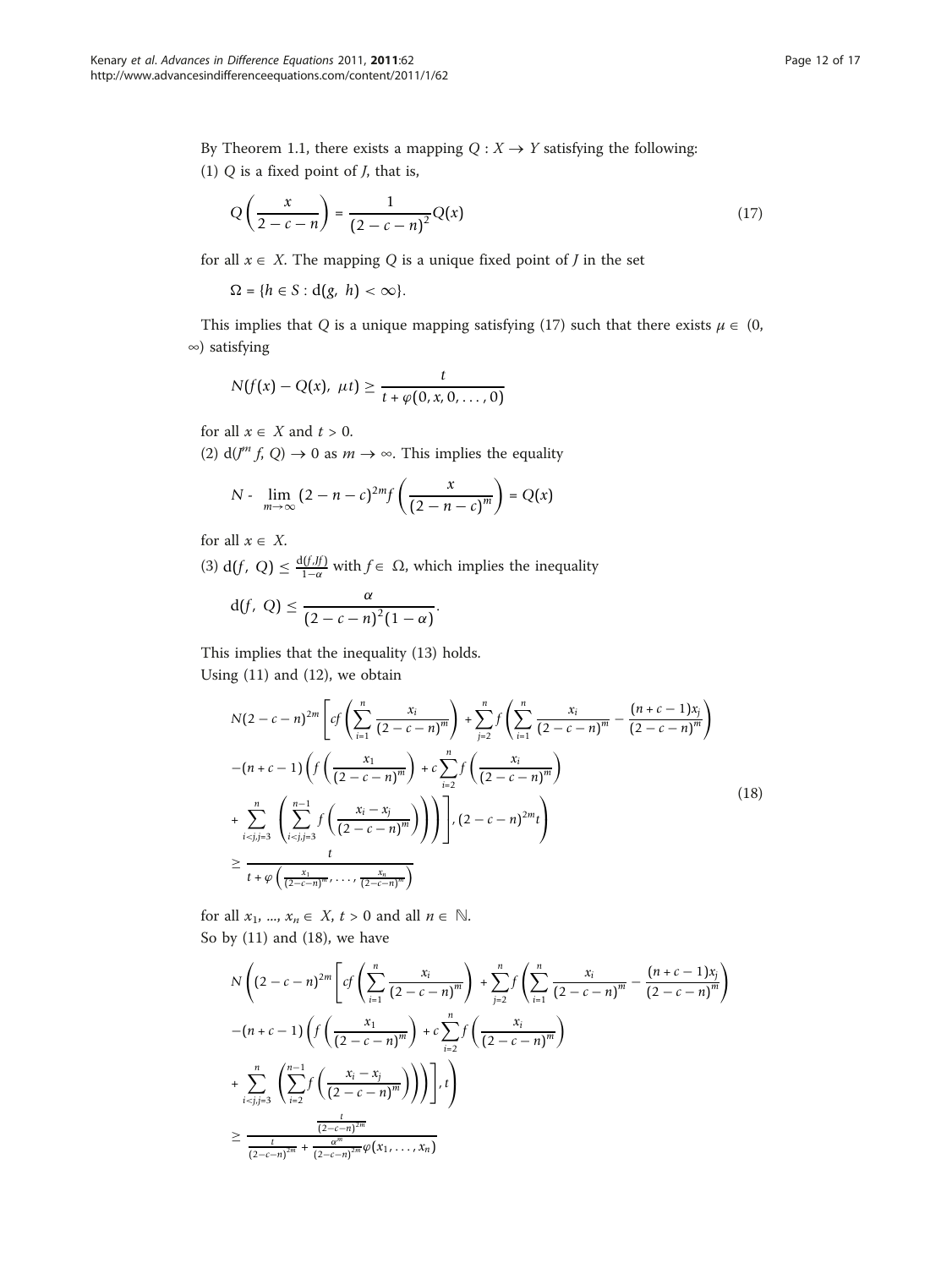for all  $x_1$ , ...,  $x_n \in X$ ,  $t > 0$  and all  $n \in \mathbb{N}$ . Since

$$
\lim_{n \to \infty} \frac{\frac{t}{(2-c-n)^{2m}}}{\frac{t}{(2-c-n)^{2m}} + \frac{\alpha^m}{(2-c-n)^{2m}} \varphi(x_1, \ldots, x_n)} = 1
$$

for all  $x_1$ , ...,  $x_n \in X$  and all  $t > 0$ , we deduce that

$$
N\left(cQ\left(\sum_{i=1}^{n}x_{i}\right)+\sum_{j=2}^{n}Q\left(\sum_{i=1}^{n}x_{i}-(n+c-1)x_{j}\right)\right)
$$

$$
-(n+c-1)\left(Q(x_{1})+c\sum_{i=2}^{n}Q(x_{i})+\sum_{i
$$

for all  $x_1, ..., x_n \in X$  and all  $t > 0$ . Thus the mapping  $Q : X \to Y$  satisfying (1), as desired. This completes the proof. □

Corollary 3.1. Let  $\theta \ge 0$  and let r be a real number with  $r > 1$ . Let X be a normed vector space with norm  $|| \cdot ||$ . Let  $f: X \to Y$  be a mapping with  $f(0) = 0$  and satisfying

$$
N\left(cf\left(\sum_{i=1}^{n} x_{i}\right) + \sum_{j=2}^{n} f\left(\sum_{i=1}^{n} x_{i} - (n + c - 1)x_{j}\right) - (n + c - 1)\left(f(x_{1}) + c\sum_{i=2}^{n} f(x_{i}) + \sum_{i < j, j=3}^{n} \left(\sum_{i=2}^{n-1} f(x_{i} - x_{j})\right)\right), t\right)
$$
  

$$
\geq \frac{t}{t + \theta\left(\sum_{i=1}^{n} ||x_{i}||^{r}\right)}
$$
(19)

for all  $x_1, ..., x_n \in X$  and all  $t > 0$ . Then

$$
Q(x) := N - \lim_{m \to \infty} (2 - n - c)^{2m} f\left(\frac{x}{(2 - n - c)^m}\right)
$$

exists for each  $x \in X$  and defines a unique quadratic mapping  $Q : X \rightarrow Y$  such that

$$
N(f(x) - Q(x), t) \ge \frac{((2 - c - n)^{2r} - (2 - c - n)^2)t}{((2 - c - n)^{2r} - (2 - c - n)^2)t + \theta \|x\|^r}
$$

for all  $x \in X$  and all  $t > 0$ .

Proof. The proof follows from Theorem 3.1 by taking

$$
\varphi(x_1,\ldots,x_n):=\theta\left(\sum_{i=1}^n\parallel x_i\parallel^r\right)
$$

for all  $x_1$ , ...,  $x_n \in X$ . Then, we can choose  $\alpha = (2 - c - n)^{2-2r}$  and we get the desired result. □

**Theorem 3.2.** Let  $\phi: X^n \to [0, \infty)$  be a function such that there exists an  $\alpha < 1$  with

$$
\varphi((2-c-n)x_1, ..., (2-c-n)x_n) \le (2-c-n)^2 \alpha \varphi(x_1, ..., x_n)
$$
 (20)

for all  $x_1, ..., x_n \in X$ . Let  $f : X \to Y$  be a mapping with  $f(0) = 0$  and satisfying (12). Then the limit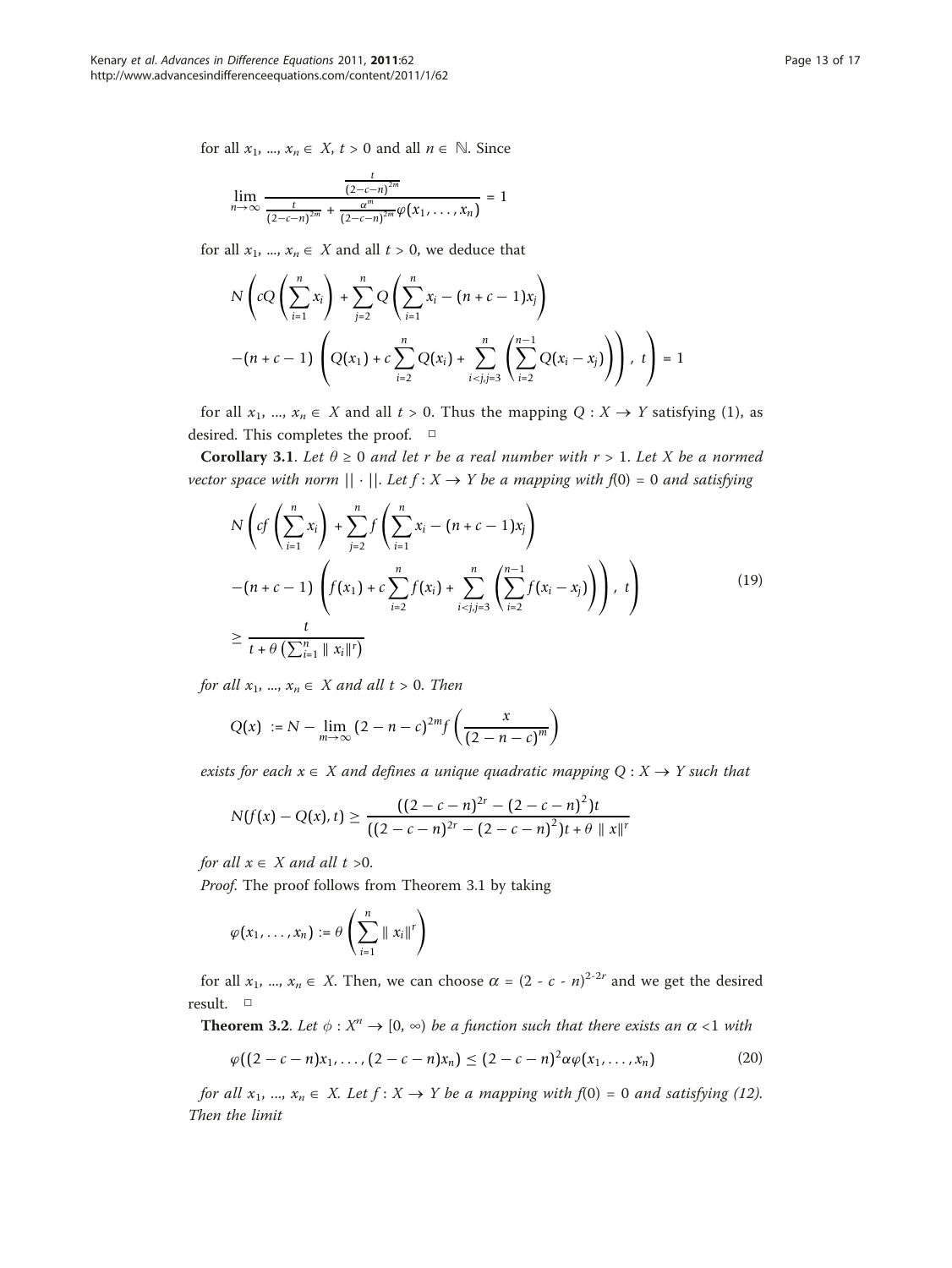$$
Q(x) := N - \lim_{m \to \infty} \frac{f((2 - c - n)^m x)}{(2 - c - n)^{2m}}
$$

exists for each  $x \in X$  and defines a unique quadratic mapping  $Q : X \rightarrow Y$  such that

$$
N(f(x) - Q(x), t) \ge \frac{(2 - c - n)^2 (1 - \alpha)t}{(2 - c - n)^2 (1 - \alpha)t + \varphi(0, x, 0, ..., 0)}
$$
(21)

*Proof.* Let  $(S, d)$  be the generalized metric space defined as in the proof of Theorem 3.1. Consider the linear mapping  $J: S \rightarrow S$  such that

$$
Jg(x) := \frac{1}{(2 - c - n)^2} g((2 - c - n)x)
$$

for all  $x \in X$ . Let  $g, h \in S$  be such that  $d(g, h) = \epsilon$ . Then,

$$
N(g(x) - h(x), \varepsilon t) \geq \frac{t}{t + \varphi(0, x, 0, \ldots, 0)}
$$

for all  $x \in X$  and  $t > 0$ . Hence,

$$
N(Ig(x) - Jh(x), \alpha \varepsilon t) = N\left(\frac{g((2 - c - n)x)}{(2 - c - n)^2} - \frac{h((2 - c - n)x)}{(2 - c - n)^2}, \alpha \varepsilon t\right)
$$
  
= 
$$
N(g((2 - c - n)x) - h((2 - c - n)x), (2 - c - n)^2 \alpha \varepsilon t)
$$
  

$$
\geq \frac{(2 - c - n)^2 \alpha t}{(2 - c - n)^2 \alpha t + (2 - c - n)^2 \alpha \varphi(0, x, 0, ..., 0)}
$$
  
= 
$$
\frac{t}{t + \varphi(0, x, 0, ..., 0)}
$$

for all  $x \in X$  and  $t > 0$ . Thus,  $d(g, h) = \epsilon$  implies that  $d(Jg, Th) \leq \alpha \epsilon$ . This means that

 $d(g, Jh) \leq \alpha d(g, h)$ 

for all  $g, h \in S$ . It follows from (14) that

$$
N\left(\frac{f((2-c-n)x)}{(2-c-n)^2}-f(x),\frac{t}{(2-c-n)^2}\right)\geq \frac{t}{t+\varphi(0,x,0,\ldots,0)}
$$

for all  $x \in X$  and  $t > 0$ . So  $d(f, If) \leq \frac{1}{\sqrt{2\pi}}$  $\sqrt{(2-c-n)^2}$ 

By Theorem 1.1, there exists a mapping  $Q: X \rightarrow Y$  satisfying the following: (1)  $Q$  is a fixed point of  $J$ , that is,

$$
(2 - c - n)^2 Q(x) = Q((2 - c - n)x)
$$
\n(22)

for all  $x \in X$ . The mapping Q is a unique fixed point of J in the set

 $\Omega = \{h \in S : d(g, h) < \infty\}.$ 

This implies that Q is a unique mapping satisfying (22) such that there exists  $\mu \in (0, 1)$ ∞) satisfying

$$
N(f(x) - Q(x), \mu t) \geq \frac{t}{t + \varphi(0, x, 0, \ldots, 0)}
$$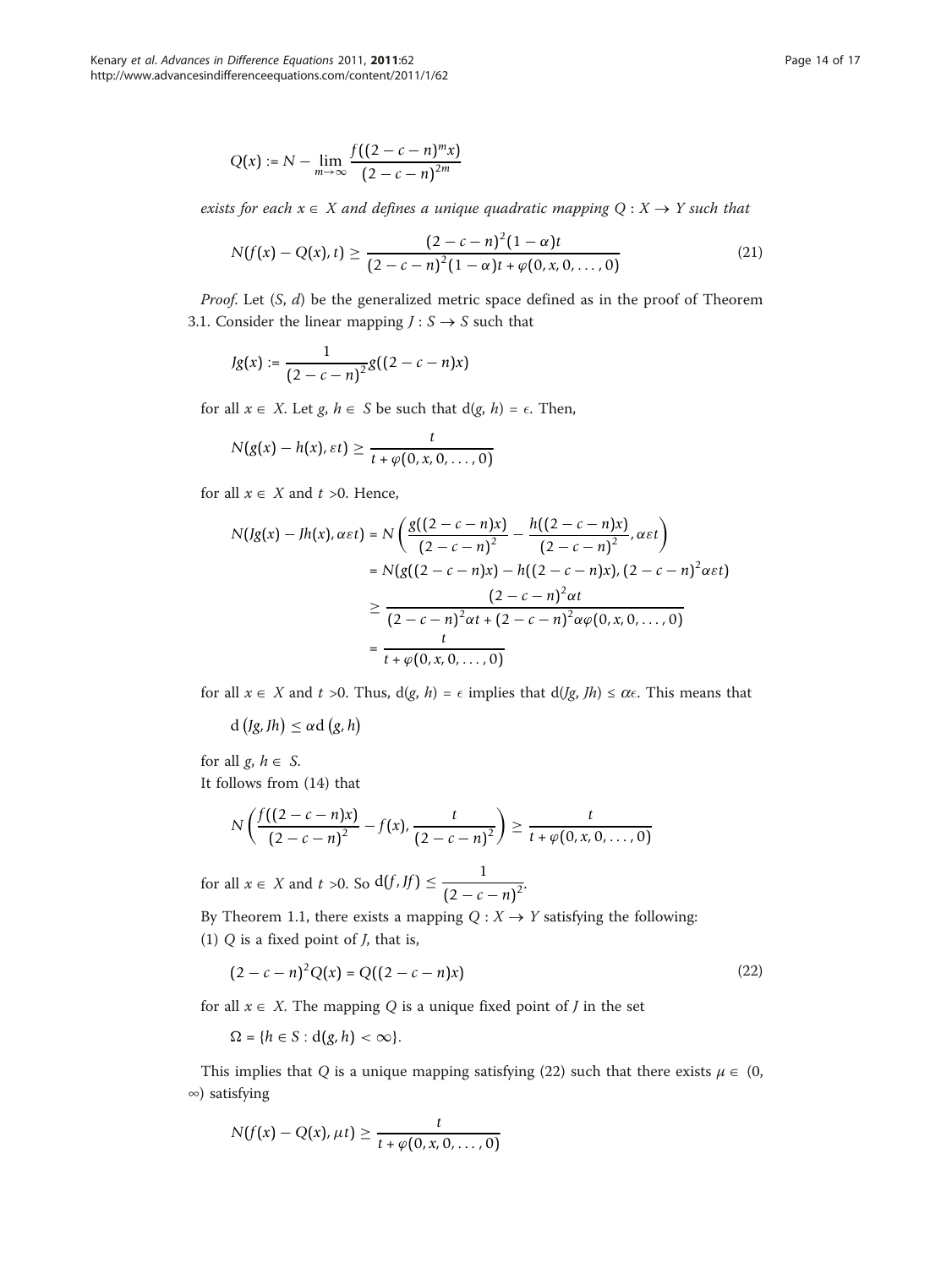<span id="page-14-0"></span>for all  $x \in X$  and  $t > 0$ . (2)  $d(J^m f, Q) \rightarrow 0$  as  $m \rightarrow \infty$ . This implies the equality

$$
\lim_{m \to \infty} N - \frac{f((2 - c - n)^m x)}{(2 - c - n)^{2m}} = Q(x)
$$

for all  $x \in X$ .

(3) d(f, Q) 
$$
\leq \frac{d(f, Jf)}{1 - \alpha}
$$
 with  $f \in \Omega$ , which implies the inequality  
d(f, Q)  $\leq \frac{1}{(2 - c - n)^2 (1 - \alpha)}$ .

This implies that the inequality (21) holds.

The rest of the proof is similar to that of the proof of Theorem 3.1.  $\Box$ 

Corollary 3.2. Let  $\theta \ge 0$  and let r be a real number with  $0 < r < 1$ . Let X be a normed vector space with norm  $|| \cdot ||$ . Let  $f: X \rightarrow Y$  be a mapping with  $f(0) = 0$  and satisfying (19). Then the limit

$$
Q(x) := N - \lim_{m \to \infty} \frac{f((2 - c - n)^m x)}{(2 - c - n)^{2m}}
$$

exists for each  $x \in X$  and defines a unique quadratic mapping  $Q : X \rightarrow Y$  such that

$$
N(f(x) - Q(x), t) \ge \frac{((2 - c - n)^2 - (2 - c - n)^{2r})t}{((2 - c - n)^2 - (2 - c - n)^{2r})t + \theta \|x\|^r}.
$$

for all  $x \in X$  and all  $t > 0$ .

Proof. The proof follows from Theorem 3.2 by taking

$$
\varphi(x_1,\ldots,x_n):=\theta\left(\sum_{i=1}^n\parallel x_i\parallel^r\right)
$$

for all  $x_1$ , ...,  $x_n \in X$ . Then, we can choose  $\alpha = (2 - c - n)^{2r-2}$  and we get the desired result. □

#### Author details

<sup>1</sup>Department of Mathematics, College of Sciences, Yasouj University, Yasouj 75914-353, Iran <sup>2</sup>Department of Mathematics, Research Institute for Natural Sciences, Hanyang University, Seoul 133-791, Korea <sup>3</sup>Department of Mathematics, University of Ulsan, Ulsan 680-749, Korea

#### Authors' contributions

All authors conceived of the study, participated in its design and coordination, drafted the manuscript, participated in the sequence alignment, and read and approved the final manuscript.

#### Competing interests

The authors declare that they have no competing interests.

#### Received: 12 June 2011 Accepted: 13 December 2011 Published: 13 December 2011

#### References

- 1. Hensel, K: Ubereine news Begrundung der Theorie der algebraischen Zahlen. Jahresber Deutsch Math Verein. 6, 83–88 (1897)
- 2. Deses, D: On the representation of non-Archimedean objects. Topol Appl. 153, 774–785 (2005). doi:10.1016/j. topol.2005.01.010
- 3. Katsaras, AK, Beoyiannis, A: Tensor products of non-Archimedean weighted spaces of continuous functions. Georgian Math J. 6, 33–44 (1999). doi:10.1023/A:1022926309318
- 4. Khrennikov, A[: Non-Archimedean Analysis: Quantum Paradoxes, Dynamical Systems and Biological Models.](http://www.ncbi.nlm.nih.gov/pubmed/22219716?dopt=Abstract) In Mathematics and it's Applications, vol. 427,Kluwer Academic Publishers, Dordrecht (1997)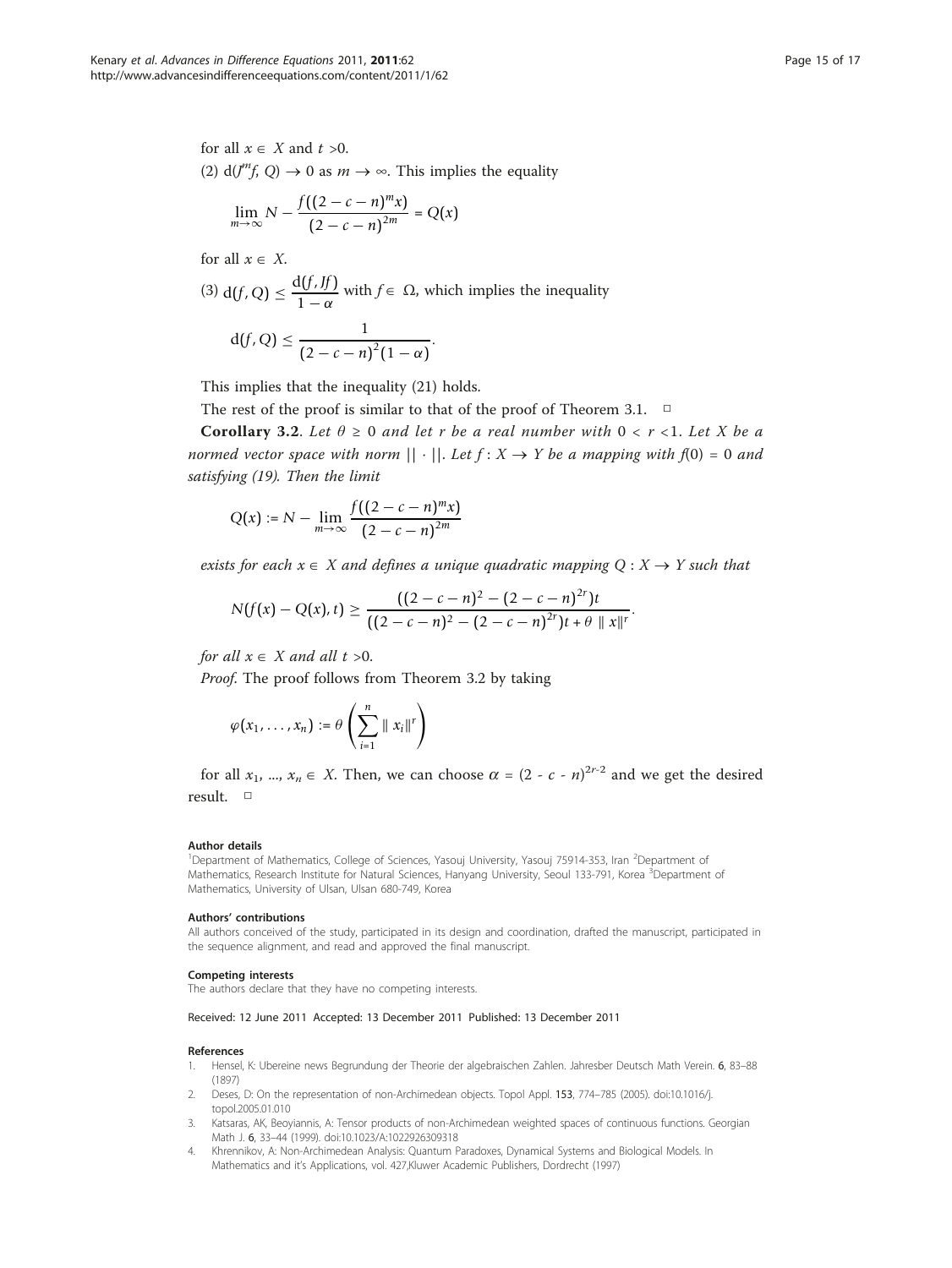- <span id="page-15-0"></span>5. Nyikos, PJ: On some non-Archimedean spaces of Alexandrof and Urysohn. Topol Appl. 91, 1–23 (1999). doi:10.1016/ S0166-8641(97)00239-3
- 6. Pinsker, AG: Sur une fonctionnelle dans l'espace de Hilbert. C R (Dokl) Acad Sci URSS, n Ser. 20, 411–414 (1938)
- 7. Sundaresan, K: Orthogonality and nonlinear functionals on Banach spaces. Proc Amer Math Soc. 34, 187–190 (1972). doi:10.1090/S0002-9939-1972-0291835-X
- 8. Gudder, S, Strawther, D: Orthogonally additive and orthogonally increasing functions on vector spaces. Pacific J Math. 58, 427–436 (1975)
- 9. Rätz, J: On orthogonally additive mappings. Aequationes Math. 28, 35–49 (1985). doi:10.1007/BF02189390
- 10. Rätz, J, Szabó, Gy: On orthogonally additive mappings IV . Aequationes Math. 38, 73–85 (1989). doi:10.1007/BF01839496
- 11. Alonso, J, Benítez, C: Orthogonality in normed linear spaces: a survey I. Main properties Extracta Math. 3, 1–15 (1988)
- 12. Alonso, J, Benítez, C: Orthogonality in normed linear spaces: a survey II. Relations between main orthogonalities Extracta Math. 4, 121–131 (1989)
- 13. Birkhoff, G: Orthogonality in linear metric spaces. Duke Math J. 1, 169–172 (1935). doi:10.1215/S0012-7094-35-00115-6
- 14. Carlsson, SO: Orthogonality in normed linear spaces. Ark Mat. 4, 297–318 (1962). doi:10.1007/BF02591506
- 15. Diminnie, CR: A new orthogonality relation for normed linear spaces. Math Nachr. 114, 197–203 (1983). doi:10.1002/ mana.19831140115
- 16. James, RC: Orthogonality in normed linear spaces. Duke Math J. 12, 291–302 (1945). doi:10.1215/S0012-7094-45-01223-3
- 17. James, RC: Orthogonality and linear functionals in normed linear spaces. Trans Amer Math Soc. 61, 265–292 (1947). doi:10.1090/S0002-9947-1947-0021241-4
- 18. Ulam, SM: Problems in Modern Mathematics. Wiley, New York (1960)
- 19. Hyers, DH: [On the stability of the linear functional eq.](http://www.ncbi.nlm.nih.gov/pubmed/16578012?dopt=Abstract) Proc Natl Acad Sci USA. 27, 222–224 (1941). doi:10.1073/ pnas.27.4.222
- 20. Rassias, ThM: On the stability of the linear mapping in Banach spaces. Proc Amer Math Soc. 72, 297–300 (1978). doi:10.1090/S0002-9939-1978-0507327-1
- 21. Czerwik, S: Stability of Functional Equations of Ulam-Hyers-Rassias Type. Hadronic Press, Palm Harbor, Florida (2003)
- 22. Hyers, DH, Isac, G, Rassias, ThM: Stability of Functional Equations in Several Variables. Birkhäuser, Basel (1998)
- 23. Jung, S: Hyers-Ulam-Rassias Stability of Functional Equations in Mathematical Analysis. Hadronic Press, Palm Harbor, Florida (2001)
- 24. Ger, R, Sikorska, J: Stability of the orthogonal additivity. Bull Pol Acad Sci Math. 43, 143–151 (1995)
- 25. Skof, F: Proprietà locali e approssimazione di operatori. Rend Sem Mat Fis Milano. 53, 113–129 (1983). doi:10.1007/ BF02924890
- 26. Cholewa, PW: Remarks on the stability of functional equations. Aequationes Math. 27, 76–86 (1984). doi:10.1007/ BF02192660
- 27. Czerwik, S: On the stability of the quadratic mapping in normed spaces. Abh Math Sem Univ Hamburg. 62, 59-64 (1992). doi:10.1007/BF02941618
- 28. Czerwik, S: Functional Equations and Inequalities in Several Variables. World Scientific Publishing Company, New Jersey, London, Singapore and Hong Kong (2002)
- 29. Park, C, Park, J: Generalized Hyers-Ulam stability of an Euler-Lagrange type additive mapping. J Differ Equ Appl. 12, 1277–1288 (2006). doi:10.1080/10236190600986925
- 30. Rassias, JM: Solution of the Ulam stability problem for quartic mappings. Glas Mat Ser III. 34(54), 243–252 (1999)
- 31. Rassias, JM: Solution of the Ulam stability problem for cubic mappings. Glas Mat Ser III. 36(56), 63–72 (2001)
- 32. Rassias, ThM: The problem of S.M. Ulam for approximately multiplicative mappings. J Math Anal Appl. 246, 352–378 (2000). doi:10.1006/jmaa.2000.6788
- 33. Vajzović, F: Über das Funktional H mit der Eigenschaft: (x, y) = 0)  $\boxtimes$  H(x + y) + H(x y) = 2H(x) + 2H(y). Glasnik Mat Ser III. 2(22), 73–81 (1967)
- 34. Drljević, F: On a functional which is quadratic on A-orthogonal vectors. Publ Inst Math (Beograd). 54, 63–71 (1986)
- 35. Fochi, M: Functional equations in A-orthogonal vectors. Aequationes Math. 38, 28–40 (1989). doi:10.1007/BF01839491
- 36. Szabó, Gy: Sesquilinear-orthogonally quadratic mappings. Aequationes Math. 40, 190–200 (1990). doi:10.1007/ BF02112295
- 37. Paganoni, P, Rätz, J: Conditional function equations and orthogonal additivity. Aequationes Math. 50, 135–142 (1995). doi:10.1007/BF01831116
- 38. Kenary, HA: Non-Archimedean stability of Cauchy-Jensen type functional equation. Int J Nonlinear Anal Appl. 1, 1–10 (2010)
- 39. Kenary, HA, Shafaat, Kh, Shafei, M, Takbiri, G: Hyers-Ulam-Rassias stability of the Appollonius quadratic mapping in RNspaces. J Nonlinear Sci Appl. 4, 110-119 (2011)
- 40. Cădariu, L, Radu, V: On the stability of the Cauchy functional equation: a fixed point approach. Grazer Math Ber. 346, 43–52 (2004)
- 41. Cădariu, L, Radu, V: Fixed point methods for the generalized stability of functional equations in a single variable. Fixed Point Theory Appl 2008, 15 (2008). Art. ID 749392
- 42. Eshaghi Gordji, M, Bavand Savadkouhi, M: Stability of mixed type cubic and quartic functional equations in random normed spaces. J Inequal Appl 2009, 9 (2009). Art. ID 527462
- 43. Eshaghi Gordji, M, Bavand Savadkouhi, M, Park, C: Quadratic-quartic functional equations in RN-spaces. J Inequal Appl 2009, 14 (2009). Art. ID 868423
- 44. Eshaghi-Gordji, M, Kaboli-Gharetapeh, S, Park, C, Zolfaghri, S: Stability of an additive-cubic-quartic functional equation. Adv Diff Equ 2009, 20 (2009). Art. ID 395693
- 45. Isac, G, Rassias, ThM: Stability of ψ-additive mappings: Appications to nonlinear analysis. Int J Math Math Sci. 19, 219–228 (1996). doi:10.1155/S0161171296000324
- 46. Jun, K, Kim, H: The generalized Hyers-Ulam-Rassias stability of a cubic functional equation. J Math Anal Appl. 274, 867–878 (2002). doi:10.1016/S0022-247X(02)00415-8
- 47. Jung, Y, Chang, I: The stability of a cubic type functional equation with the fixed point alternative. J Math Anal Appl. 306, 752–760 (2005). doi:10.1016/j.jmaa.2004.10.017